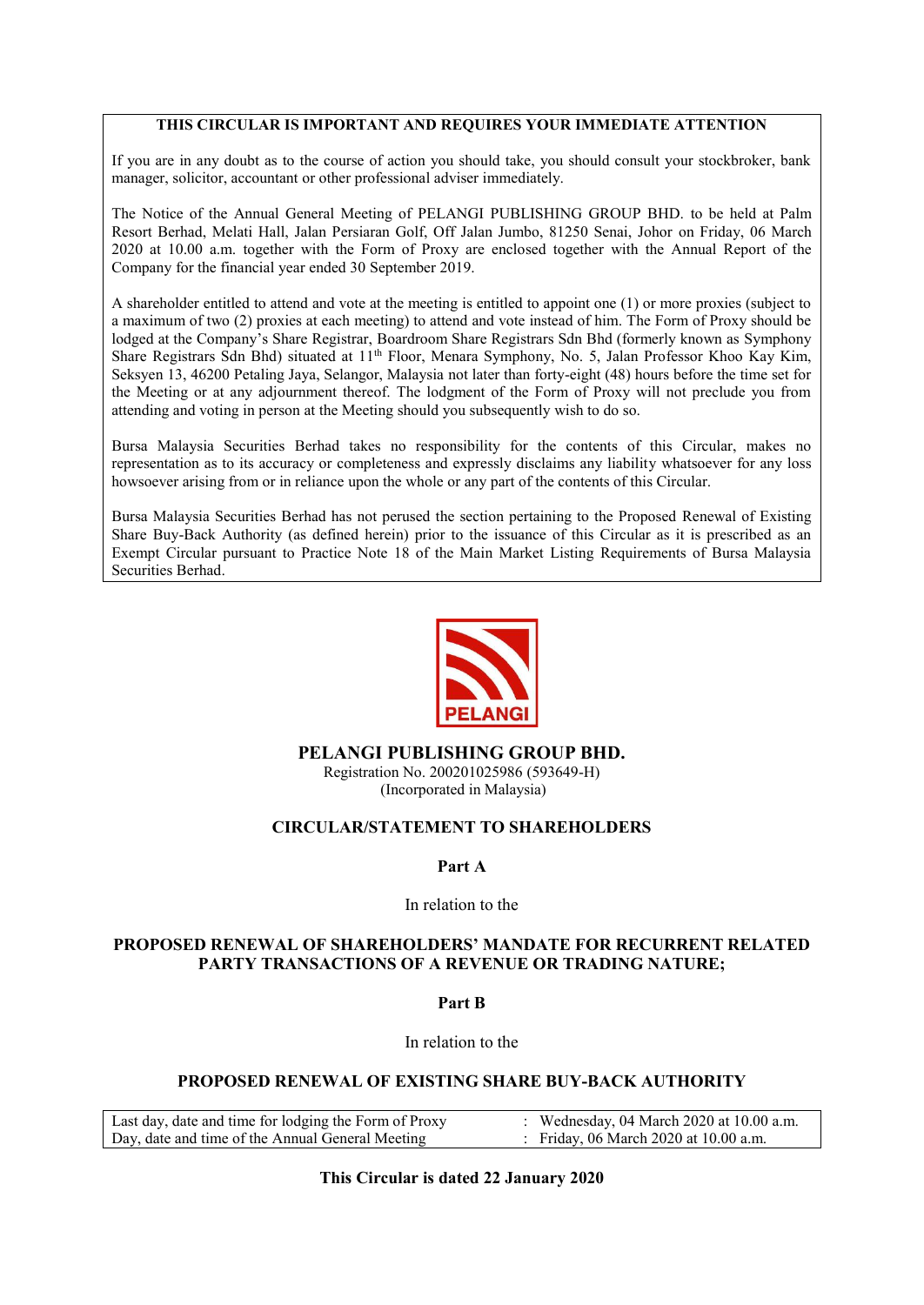# **DEFINITIONS**

| "AGM"                                |                      | <b>Annual General Meeting</b>                                                                                                                                                                                                                                                                                                                                                                                                                                                                                                                                                                                                                                                                                                                                                                                            |  |  |  |  |  |
|--------------------------------------|----------------------|--------------------------------------------------------------------------------------------------------------------------------------------------------------------------------------------------------------------------------------------------------------------------------------------------------------------------------------------------------------------------------------------------------------------------------------------------------------------------------------------------------------------------------------------------------------------------------------------------------------------------------------------------------------------------------------------------------------------------------------------------------------------------------------------------------------------------|--|--|--|--|--|
| "Board"                              |                      | The Board of Directors of PPG                                                                                                                                                                                                                                                                                                                                                                                                                                                                                                                                                                                                                                                                                                                                                                                            |  |  |  |  |  |
| "Bursa Securities" or "the Exchange" | $\ddot{\cdot}$       | Bursa Malaysia Securities Berhad (Registration No.<br>200301033577 (635998-W))                                                                                                                                                                                                                                                                                                                                                                                                                                                                                                                                                                                                                                                                                                                                           |  |  |  |  |  |
| "By-Laws"                            |                      | The terms and conditions of the ESOS as may be amended,<br>modified or supplemented from time to time                                                                                                                                                                                                                                                                                                                                                                                                                                                                                                                                                                                                                                                                                                                    |  |  |  |  |  |
| "CMSB"                               | $\ddot{\phantom{a}}$ | (Registration<br>Comtech Marketing Sdn.<br>Bhd.<br>No.<br>198301009404 (104669-W))                                                                                                                                                                                                                                                                                                                                                                                                                                                                                                                                                                                                                                                                                                                                       |  |  |  |  |  |
| "CMSA"                               | $\ddot{\cdot}$       | Capital Markets and Services Act 2007                                                                                                                                                                                                                                                                                                                                                                                                                                                                                                                                                                                                                                                                                                                                                                                    |  |  |  |  |  |
| "Director"                           |                      | has the meaning given in section $2(1)$ of the CMSA and<br>includes any person who is or was within the preceding 6<br>months of the date on which the terms of the transaction<br>were agreed upon $-$<br>a director of the listed issuer, its subsidiary or<br>(i)<br>holding company;<br>a chief executive of the listed issuer, its subsidiary<br>(ii)<br>or holding company;<br>in relation to a SPAC, a member of the SPAC's<br>(iii)<br>management team;<br>in relation to a business trust, a director or chief<br>(iv)<br>executive of the trustee-manager, its subsidiary or<br>holding company; and<br>in relation to a closed-end fund, in addition to a<br>(v)<br>director or chief executive of the closed-end fund,<br>a director or chief executive of the Manager, its<br>subsidiary or holding company |  |  |  |  |  |
| "DPL"                                |                      | Dickens Publishing Ltd (7033325)                                                                                                                                                                                                                                                                                                                                                                                                                                                                                                                                                                                                                                                                                                                                                                                         |  |  |  |  |  |
| "EPS"                                |                      | Earnings per Share                                                                                                                                                                                                                                                                                                                                                                                                                                                                                                                                                                                                                                                                                                                                                                                                       |  |  |  |  |  |
| "EGM"                                |                      | <b>Extraordinary General Meeting</b>                                                                                                                                                                                                                                                                                                                                                                                                                                                                                                                                                                                                                                                                                                                                                                                     |  |  |  |  |  |
| "Eligible Person(s)"                 | :                    | Employees and Directors of PPG and its subsidiary<br>companies, which are not dormant, who meet the criteria of<br>eligibility in the manner as indicated in the By-Laws                                                                                                                                                                                                                                                                                                                                                                                                                                                                                                                                                                                                                                                 |  |  |  |  |  |
| "ESOS"                               |                      | Employees' share option scheme, being the scheme for the<br>granting of ESOS Options to Eligible Persons to subscribe<br>for new Pelangi Shares upon the terms and conditions in the<br>manner as indicated in the By-Laws                                                                                                                                                                                                                                                                                                                                                                                                                                                                                                                                                                                               |  |  |  |  |  |
| "ESOS Option(s)" or "Option(s)"      | $\ddot{\cdot}$       | The right of a Grantee which may be conditional or<br>unconditional to subscribe for new PPG Shares pursuant to<br>the contract constituted by the acceptance of an Offer by an<br>Eligible Person in the manner as indicated in the By-Laws                                                                                                                                                                                                                                                                                                                                                                                                                                                                                                                                                                             |  |  |  |  |  |

Except where the context otherwise requires, the following definitions shall apply throughout this Circular: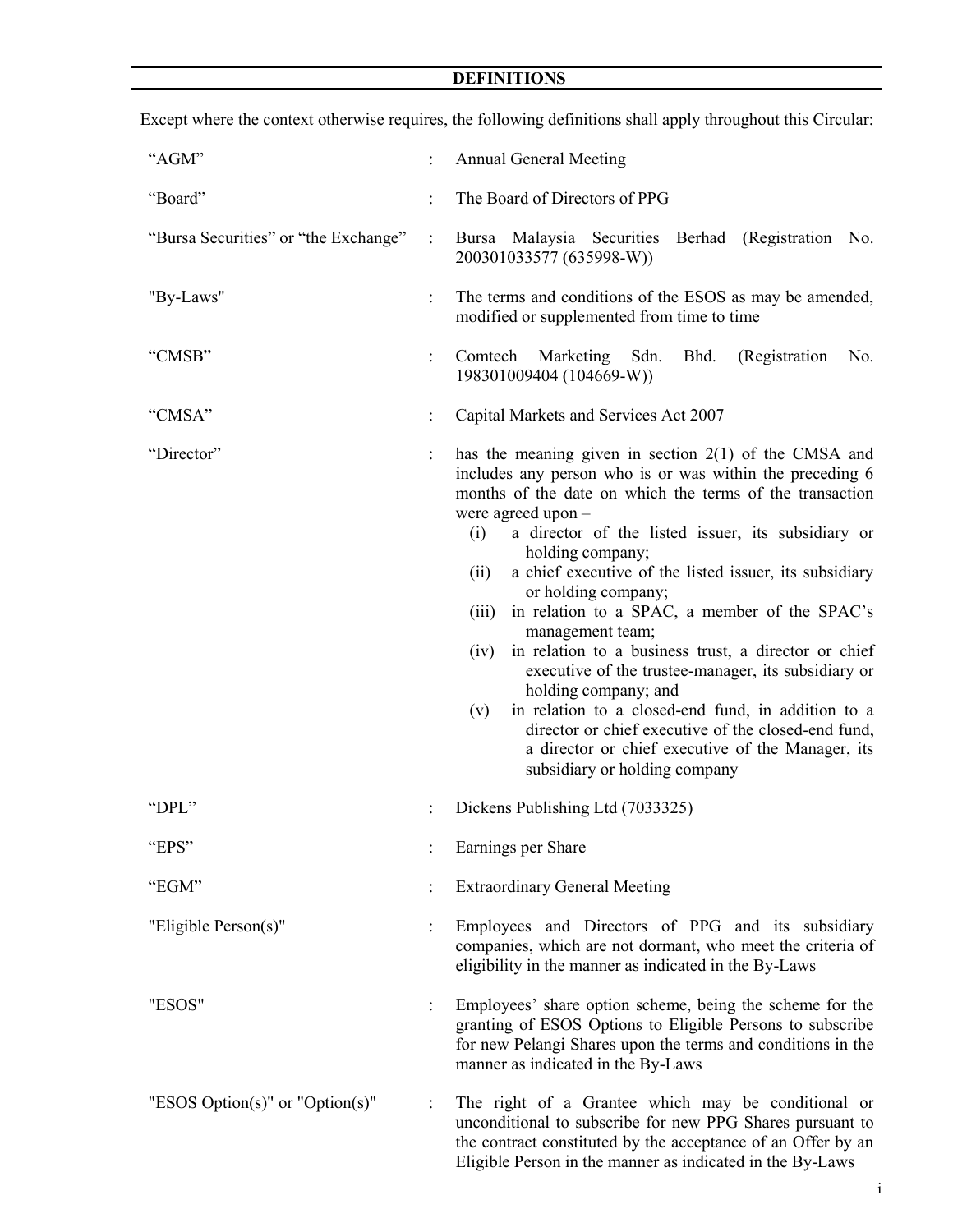# **DEFINITIONS (Continued)**

| "ECSB"                         |                           | Elite Corridor Sdn. Bhd. (Registration No. 199701015614<br>$(431111-V)$                                                                                                                                                                                                             |  |  |  |  |
|--------------------------------|---------------------------|-------------------------------------------------------------------------------------------------------------------------------------------------------------------------------------------------------------------------------------------------------------------------------------|--|--|--|--|
| "Grantee $(s)$ "               | $\ddot{\phantom{a}}$      | An Eligible Person who has accepted an Offer in the manner<br>as indicated in By-Laws                                                                                                                                                                                               |  |  |  |  |
| "HCCLCR"                       |                           | Hebei Culture Communication Ltd. Chunyu Rainbow<br>(130100400003122)                                                                                                                                                                                                                |  |  |  |  |
| "LPD"                          |                           | 24 December 2019, being the latest practicable date prior to<br>the printing and despatch of this Circular                                                                                                                                                                          |  |  |  |  |
| "these Requirements" or "MMLR" | $\mathbb{R}^{\mathbb{Z}}$ | Bursa Malaysia Securities Berhad Main Market Listing<br>Requirements, including any amendment that may be made<br>from time to time.                                                                                                                                                |  |  |  |  |
| "MMLR"                         |                           | Main Market Listing Requirements                                                                                                                                                                                                                                                    |  |  |  |  |
| "Market Day(s)"                |                           | Any day from Mondays to Fridays (inclusive of both days)<br>excluding a public holiday and on which Bursa Securities is<br>open for trading of securities                                                                                                                           |  |  |  |  |
| "Major Shareholder"            | $\ddot{\phantom{a}}$      | Means a person has an interest or interests in one or more<br>voting shares in a corporation and the number or aggregate<br>number of those shares, is-                                                                                                                             |  |  |  |  |
|                                |                           | a) 10% or more of the total number of voting shares in the<br>corporation; or                                                                                                                                                                                                       |  |  |  |  |
|                                |                           | b) 5% or more of the total number of voting shares in the<br>corporation where such person is the largest shareholder<br>of the corporation.                                                                                                                                        |  |  |  |  |
|                                |                           | For the purpose of this definition, "interest in shares" has<br>the meaning given in Section 8 of the Act                                                                                                                                                                           |  |  |  |  |
|                                |                           | It also includes any person who is or was within the<br>preceding 6 months of the date on which the terms of the<br>transaction were agreed upon, a major shareholder (as<br>defined above) of the listed issuer or any other company<br>which is its subsidiary or holding company |  |  |  |  |
| "NA"                           | $\ddot{\cdot}$            | Net assets attributable to ordinary equity holders of PPG                                                                                                                                                                                                                           |  |  |  |  |
| "person(s) connected"          | $\ddot{\cdot}$            | Has the same meaning as Chapter 1 of MMLR                                                                                                                                                                                                                                           |  |  |  |  |
| "Pelangi Group" or "the Group" |                           | PPG, its subsidiaries and associated companies                                                                                                                                                                                                                                      |  |  |  |  |
| "PESB"                         |                           | Pelangi Education<br>Sdn.<br>Bhd.<br>(Registration<br>No.<br>199801002036 (458162-U))                                                                                                                                                                                               |  |  |  |  |
| "PePSB"                        |                           | Pelangi ePublishing<br>Sdn.<br>Bhd.<br>(Registration<br>No.<br>201101011654 (939787-V))                                                                                                                                                                                             |  |  |  |  |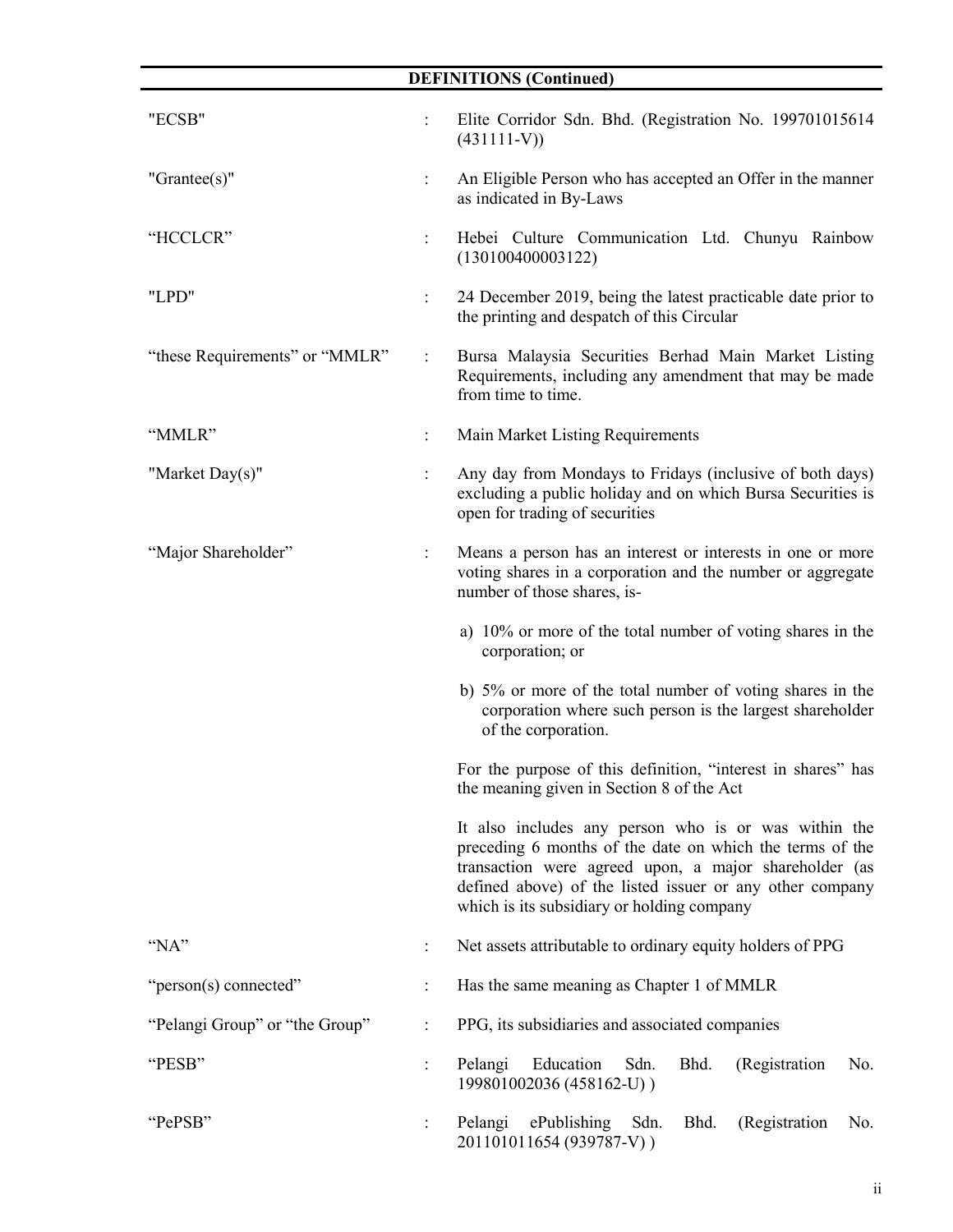|                                                             |                      | <b>DEFINITIONS (Continued)</b>                                                                                                                                                                                 |  |  |  |
|-------------------------------------------------------------|----------------------|----------------------------------------------------------------------------------------------------------------------------------------------------------------------------------------------------------------|--|--|--|
| "PFSB"                                                      | $\ddot{\cdot}$       | Sdn.<br>Bhd.<br>(Registration<br>Pelangi<br>Formpress<br>No.<br>198801004647 (172005-U))                                                                                                                       |  |  |  |
| "PKSB"                                                      | $\ddot{\phantom{a}}$ | Pelangi Kids Sdn. Bhd. (Registration No. 200501015108<br>$(692155-U)$ )                                                                                                                                        |  |  |  |
| "PMTSB"                                                     | $\ddot{\phantom{a}}$ | Pelangi Multimedia Technologies Sdn. Bhd. (Registration<br>No. 200201018308 (585971-M))                                                                                                                        |  |  |  |
| "PNSB"                                                      | $\ddot{\phantom{a}}$ | Pelangi Novel Sdn. Bhd. (Registration No. 199601006923<br>$(379269-A)$ )                                                                                                                                       |  |  |  |
| "PPG" or "the Company"                                      |                      | Pelangi Publishing Group<br>Bhd.<br>(Registration<br>No.<br>200201025986 (593649-H))                                                                                                                           |  |  |  |
| "PPG Shares" or "Shares"                                    | $\ddot{\phantom{a}}$ | Ordinary shares of PPG                                                                                                                                                                                         |  |  |  |
| "PPHSB"                                                     | $\ddot{\phantom{0}}$ | Pelangi Publishing Holdings Sdn. Bhd. (Registration No.<br>199901018618 (493518-H))                                                                                                                            |  |  |  |
| "PPISB"                                                     | $\ddot{\phantom{0}}$ | Pelangi Publishing International Sdn. Bhd. (Registration No.<br>200001014999 (517605-P))                                                                                                                       |  |  |  |
| "PPSB"                                                      | $\ddot{\phantom{a}}$ | Penerbitan<br>Pelangi Sdn.<br>Bhd.<br>(Registration)<br>No.<br>198201009396 (89120-H))                                                                                                                         |  |  |  |
| "PPSPL"                                                     | $\ddot{\phantom{a}}$ | Praxis Publishing Singapore Pte. Ltd. (201112597C)                                                                                                                                                             |  |  |  |
| "PPPSB"                                                     |                      | Pelangi Professional Publishing Sdn. Bhd. (Registration No.<br>201401044498 (1120680-A))                                                                                                                       |  |  |  |
| "PPT"                                                       |                      | Pelangi Publishing (Thailand) Co. Ltd. (0105547130710)                                                                                                                                                         |  |  |  |
| "Proposals"                                                 |                      | Proposed RSM and Proposed Renewal of Existing Share<br>Buy-back Authority, collectively                                                                                                                        |  |  |  |
| "Proposed RSM"                                              |                      | Proposed renewal of the existing shareholders' mandate for<br>recurrent related party transactions of a revenue or trading<br>nature                                                                           |  |  |  |
| "PTPPI"                                                     |                      | PT. Penerbitan Pelangi Indonesia (02.379.621.2-416.000)                                                                                                                                                        |  |  |  |
| "Purchased Shares"                                          |                      | Pelangi Shares to be purchased pursuant to the Proposed<br>Share Buy-Back Authority                                                                                                                            |  |  |  |
| "Proposed<br>Share<br>Buy-back<br>Authority"                | $\ddot{\cdot}$       | Proposal to enable Pelangi to purchase its own Shares of up<br>to 10% of the total number of issued shares of the Company                                                                                      |  |  |  |
| "Proposed Renewal of Existing Share"<br>Buy-back Authority" |                      | Proposed Renewal of authority for the Company to purchase<br>its own Shares of up to 10% of total number of issued shares<br>of the Company which was obtained on 15 March 2019,<br>being the date of last AGM |  |  |  |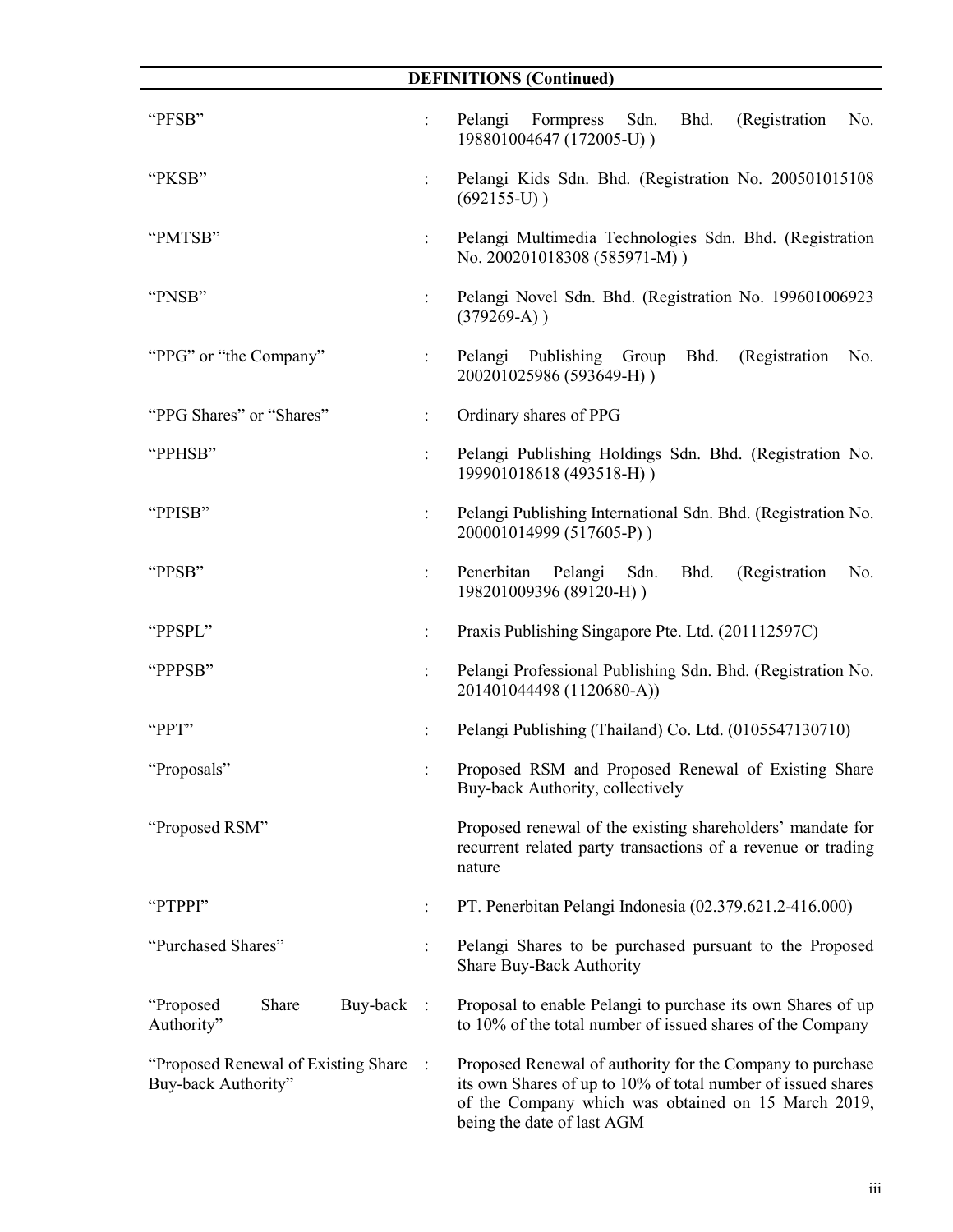| <b>DEFINITIONS (Continued)</b> |                      |                                                                                                                                                                            |  |  |  |
|--------------------------------|----------------------|----------------------------------------------------------------------------------------------------------------------------------------------------------------------------|--|--|--|
| "Related Party(ies)"           | $\mathbf{L}$         | Means a director, major shareholder of PPG or person<br>connected with such director or major shareholder as<br>defined under Chapter 1 and 10 of the Listing Requirements |  |  |  |
| "RM" and "sen"                 |                      | Ringgit Malaysia and sen, respectively                                                                                                                                     |  |  |  |
| " $RRPT(s)$ "                  | $\ddot{\phantom{a}}$ | Related party transactions involving recurrent transactions<br>of a revenue or trading nature which are necessary for the<br>Group's day-to-day operations                 |  |  |  |
| "SCSB"                         |                      | Sutera Ceria Sdn. Bhd. (Registration No. 199901024689<br>$(499589-M)$ )                                                                                                    |  |  |  |
| "TCPSB"                        |                      | The Commercial Press, Sdn. Berhad (Registration No.<br>195301000094 (2390-V))                                                                                              |  |  |  |
| "Treasury Shares"              |                      | Purchased Shares which will be retained as treasury shares                                                                                                                 |  |  |  |
| "TPSB"                         |                      | Tunas Pelangi Sdn. Bhd. (Registration No. 198301010289<br>$(105652-A)$ )                                                                                                   |  |  |  |
| "ULSB"                         |                      | United Logistics Sdn. Bhd. Registration No. 198901011593<br>$(188898-V)$                                                                                                   |  |  |  |
| "VWAMP"                        |                      | Volume Weighted Average Market Price                                                                                                                                       |  |  |  |

l,

Words importing the singular shall, where applicable, include the plural and vice versa and words importing the masculine gender shall, where applicable, include the feminine and neuter genders and vice versa. Reference to persons shall include corporations.

Any reference in this Circular to any enactment is a reference to that enactment for the time being amended or re-enacted.

Any reference to a time of day in this Circular shall be reference to Malaysian time, unless otherwise stated.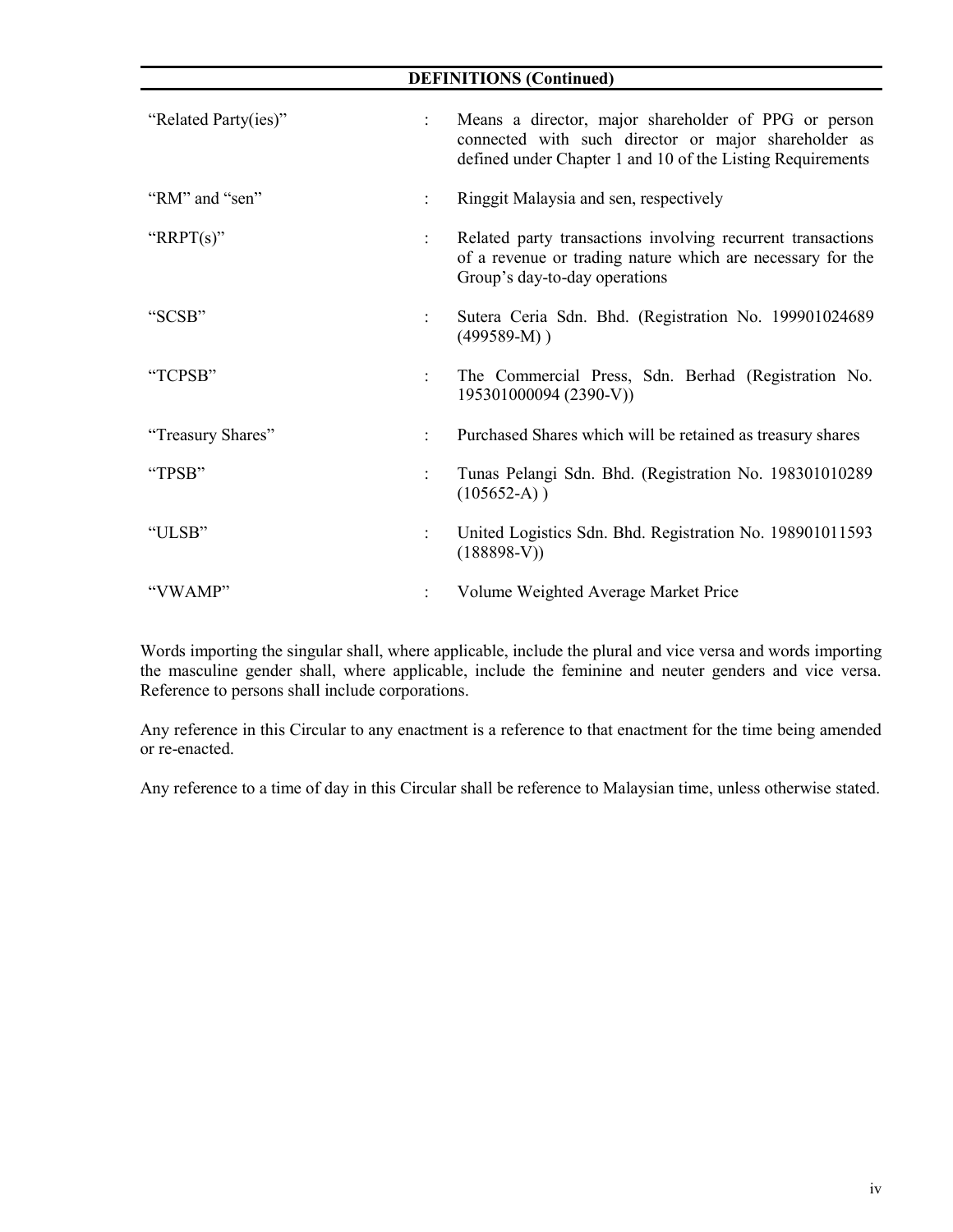# **PART A**

LETTER TO THE SHAREHOLDERS OF PPG ON THE PROPOSED RSM: -

|     |                                                                                     | Page    |
|-----|-------------------------------------------------------------------------------------|---------|
| 1.0 | <b>INTRODUCTION</b>                                                                 |         |
| 2.0 | DETAILS OF THE PROPOSED RSM                                                         | $2 - 8$ |
| 3.0 | RATIONALE FOR THE PROPOSED RSM                                                      | 8       |
| 4.0 | <b>EFFECTS OF THE PROPOSED RSM</b>                                                  | 9       |
| 5.0 | <b>APPROVAL REQUIRED</b>                                                            | 9       |
| 6.0 | <b>INTERESTED DIRECTORS' AND INTERESTED MAJOR</b><br><b>SHAREHOLDERS' INTERESTS</b> | 9       |
| 7.0 | DIRECTORS' RECOMMENDATION                                                           | 9       |
| 8.0 | ANNUAL GENERAL MEETING                                                              | $9-10$  |
| 9.0 | FURTHER INFORMATION                                                                 | 10      |

# **PART B**

LETTER TO THE SHAREHOLDERS OF PPG ON THE PROPOSED SHARE BUY-BACK AUTHORITY: -

|                   |                                                                                                   | Page      |
|-------------------|---------------------------------------------------------------------------------------------------|-----------|
| 1.0               | <b>INTRODUCTION</b>                                                                               | 11        |
| 2.0               | DETAILS OF THE PROPOSED SHARE BUY-BACK AUTHORITY                                                  | 11        |
| 3.0               | <b>FOR</b><br><b>THE</b><br>PROPOSED<br>BUY-BACK<br><b>RATIONALE</b><br>SHARE<br><b>AUTHORITY</b> | $11 - 12$ |
| 4.0               | POTENTIAL ADVANTAGES AND DISADVANTAGES OF<br><b>THE</b><br>PROPOSED SHARE BUY-BACK AUTHORITY      | 12        |
| 5.0               | EFFECTS OF THE PROPOSED SHARE BUY-BACK AUTHORITY                                                  | $13 - 15$ |
| 6.0               | <b>SOURCE OF FUNDING</b>                                                                          | $15-16$   |
| 7.0               | INTERESTED DIRECTORS' AND INTERESTED SUBSTANTIAL<br><b>SHAREHOLDERS' INTERESTS</b>                | $17-20$   |
| 8.0               | PUBLIC SHAREHOLDING SPREAD                                                                        | 21        |
| 9.0               | DIRECTORS' AND SUBSTANTIAL SHAREHOLERS' INTERESTS                                                 | 21        |
| 10.0 <sub>1</sub> | DIRECTORS' RECOMMENDATION                                                                         | 21        |
| 11.0              | <b>FURTHER INFORMATION</b>                                                                        | 21        |
|                   |                                                                                                   |           |

# **APPENDIX I FURTHER INFORMATION** 22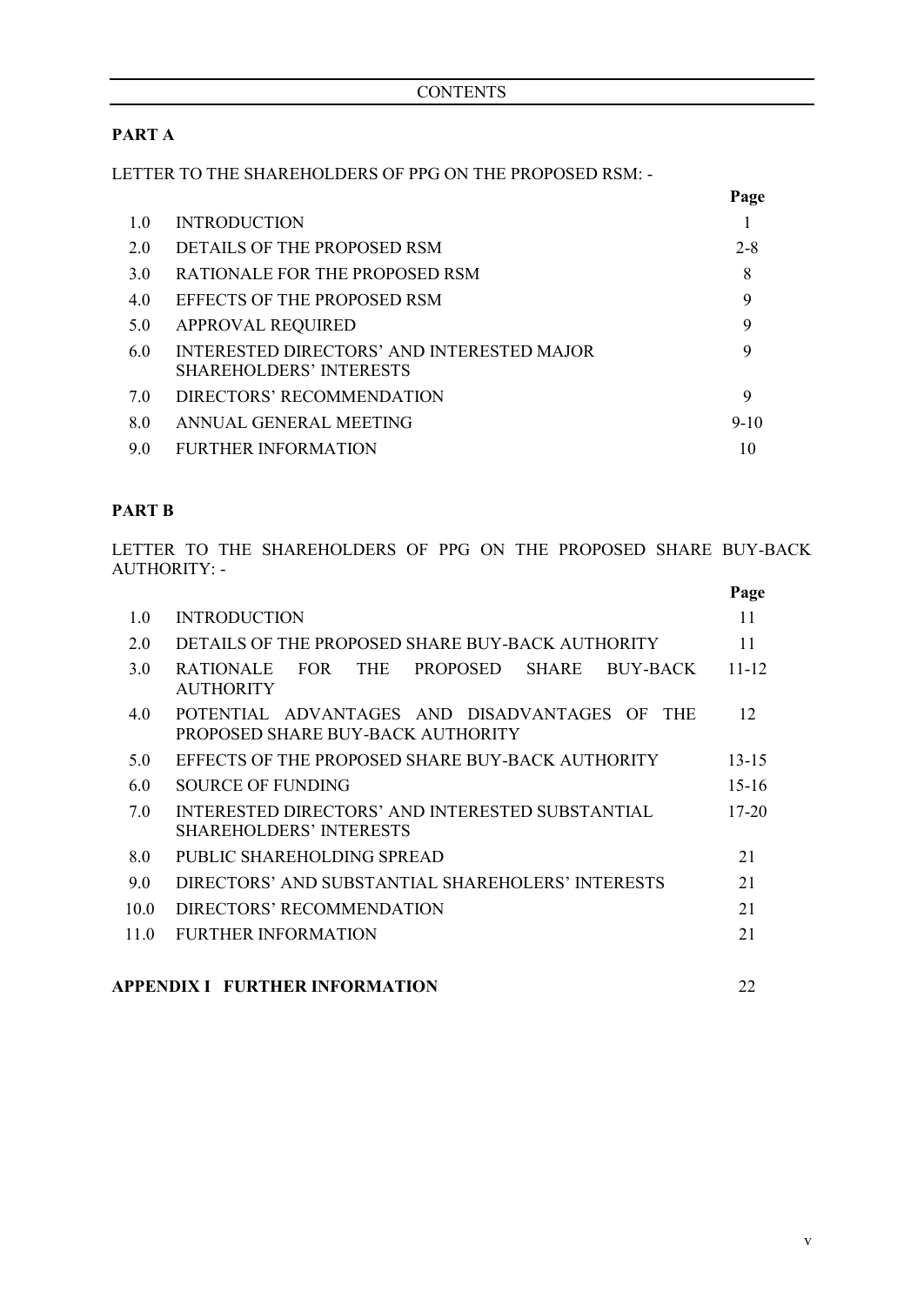# **PART A**

# **CIRCULAR TO SHAREHOLDERS**

in relation to the

# **PROPOSED RENEWAL OF SHAREHOLDERS' MANDATE FOR RECURRENT RELATED PARTY TRANSACTIONS OF A REVENUE OR TRADING NATURE**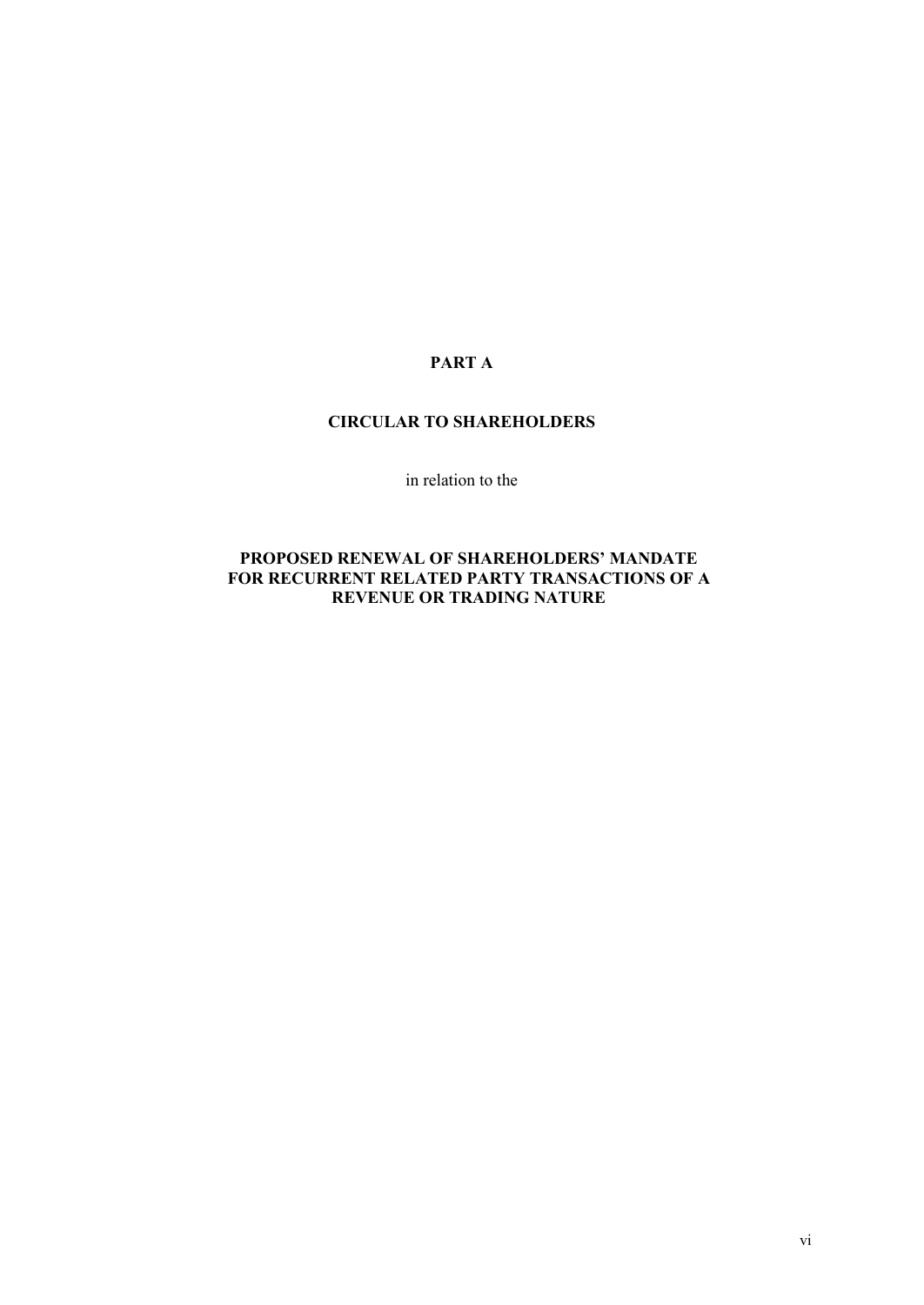

**Registered Office**  Suite 9D, Level 9, Menara Ansar 65 Jalan Trus 80000 Johor Bahru, Johor.

22 January 2020

#### **Directors**

Datuk Sum Kown Cheek (Executive Chairman and Group Managing Director) Syahriza Binti Senan (Independent Non-Executive Director) Vincent Wong Soon Choy (Independent Non-Executive Director) Sum Lih Kang (Executive Director) Koh Siew Shern (Executive Director) Datin Dr Norrizan Binti Razali (Independent Non-Executive Director) Wong Tuck Cheong (Non-Independent Non-Executive Director)

To: The Shareholders of **PELANGI PUBLISHING GROUP BHD.**

Dear Sir/Madam,

# **PELANGI PUBLISHING GROUP BHD.**

# ~ **PROPOSED RENEWAL OF SHAREHOLDERS' MANDATE FOR RECURRENT RELATED PARTY TRANSACTIONS OF A REVENUE OR TRADING NATURE**

#### **1.0 INTRODUCTION**

At the AGM of the Company held on 13 March 2019, shareholders of PPG had approved a mandate for the Pelangi Group to enter into arrangements or recurrent transactions with related parties which are necessary for the Group's day-to-day operations, in the ordinary course of business and on terms not more favourable to the related parties than those generally available to the public and not to the detriment of the minority shareholders. The said mandate shall expire at the conclusion of the forthcoming AGM which will be held on 06 March 2020, unless by a resolution passed at the meeting, the authority is renewed.

Accordingly, the Board had on 12 December 2019 announced to Bursa Securities that the Company proposes to seek shareholders' approval for the Proposed RSM as set out in section 2.1 of this Circular for recurrent related party transactions of a revenue or trading nature, which are necessary for the day-to-day operations and are in the ordinary course of business of the Pelangi Group pursuant to paragraph 10.09 of the Main Market Listing Requirements.

THE PURPOSE OF THIS CIRCULAR IS TO SET OUT DETAILS OF AND INFORMATION RELATING TO THE PROPOSAL, AND YOUR BOARD'S RECOMMENDATION THEREON, AND TO SEEK YOUR APPROVAL FOR THE RELEVANT RESOLUTION TO BE TABLED AT THE FORTHCOMING AGM OF THE COMPANY. THE NOTICE OF AGM AND THE PROXY FORM ARE ENCLOSED IN OUR ANNUAL REPORT FOR THE FINANCIAL YEAR ENDED 30 SEPTEMBER 2019.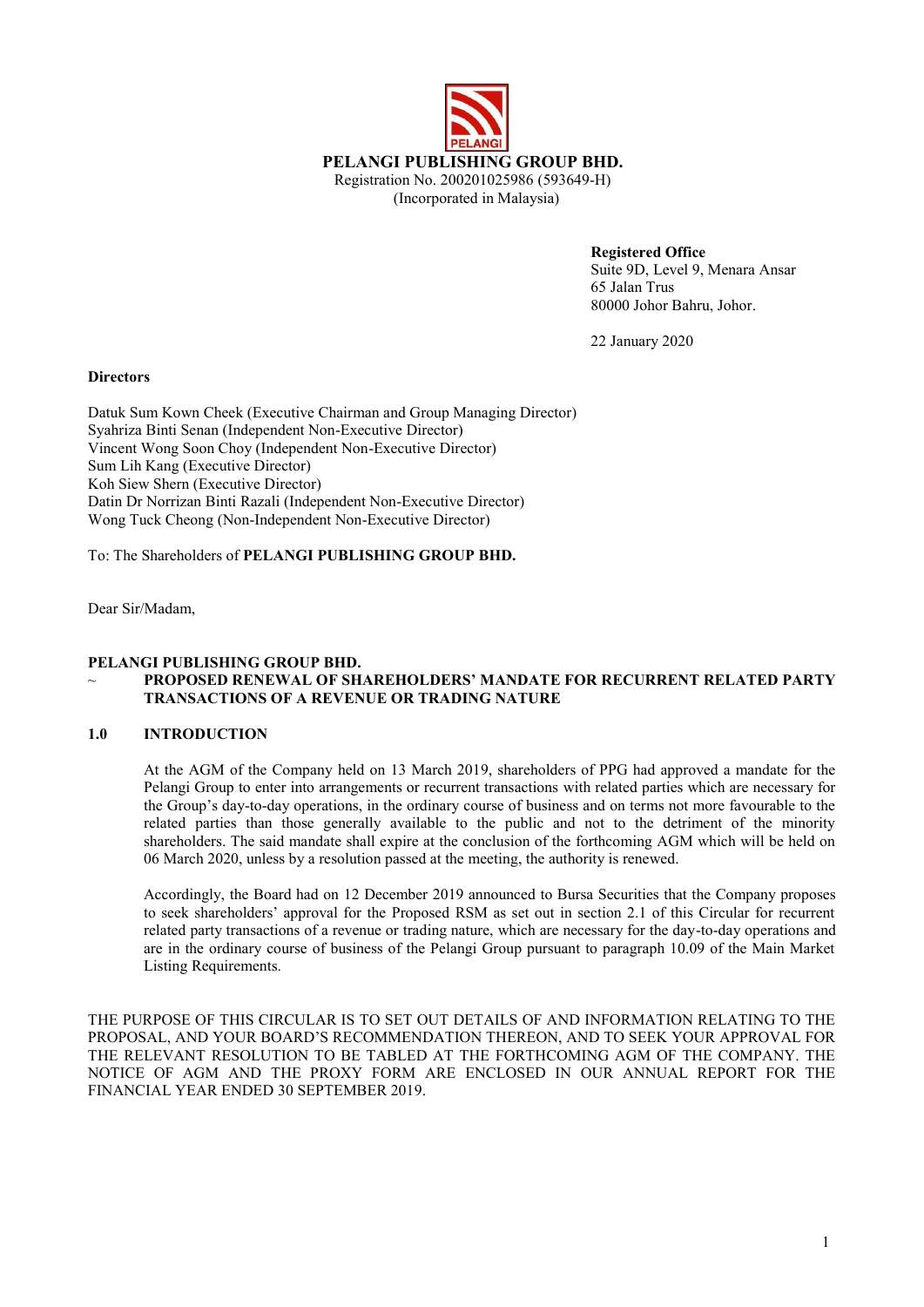#### **2.0 DETAILS OF PROPOSAL**

#### **2.1 PROPOSED RSM**

The Group had entered into various RRPT and will continue to enter into such RRPT as set out in section 2.1.2 of this Circular. It is likely that such transactions will occur with some degree of frequency and could arise at any time and from time to time.

Under Part E, Paragraph 10.09 of Main Market Listing Requirements, a listed issuer may seek renewal of shareholders' mandate in respect of recurrent related party transactions subject to the following:-

- (a) the transactions are in the ordinary course of business and are on terms not more favourable to the related party than those generally available to the public;
- (b) the shareholders' mandate is subject to annual renewal and disclosure is made in the annual report of the aggregate value of transactions conducted pursuant to the shareholders' mandate during the financial year where the aggregate value is equal to or more than the threshold prescribed under Paragraph 10.09(1) of the Main Market Listing Requirements;
- (c) the listed issuer's circular to shareholders for the shareholders' mandate includes the information as may be prescribed by the Bursa Securities. The draft circular must be submitted to the Bursa Securities together with a checklist showing compliance with such information;
- (d) in a meeting to obtain shareholders' mandate, the related party with an interest, direct or indirect, must not vote on the resolution approving the transaction pursuant to Paragraph 10.08 (7) of the Main Market Listing Requirements ;
- (e) the listed issuer immediately announces to Bursa Securities when the actual value of a RRPT entered into by the listed issuer, exceeds the estimated value of the RRPT disclosed in the circular to shareholders by 10% or more and must include the information as may be prescribed by Bursa Securities in its announcement.

The Proposed RSM, if approved by the shareholders of PPG at the forthcoming AGM, will take effect from the passing of the Ordinary Resolutions at the forthcoming AGM and will only continue to be in force until:

- (i) the conclusion of the next AGM of the Company following the forthcoming AGM at which such Proposed RSM was passed, at which time will lapse, unless by ordinary resolution passed at an AGM whereby the authority is renewed, either unconditionally or subject to conditions; or
- (ii) the expiration of the period within the next AGM of the Company after the date it is required to be held pursuant to Section 340(2) of the Act (but must not extend to such extension as may be allowed pursuant to Section 340(4) of the Act); or
- (iii) revoked or varied by resolution passed by the shareholders in a general meeting,

whichever is the earlier.

Thereafter, shareholders' approval will be sought for the renewal of such mandate at each subsequent AGM subject to a satisfactory review by the Audit Committee of its continued application to Recurrent Related Party Transactions.

The Company will disclose in its Annual Report on the aggregate value of the RRPT conducted for the financial year ended 30 September 2019 by providing a breakdown of the aggregate value of the RRPT based on the type of the transactions made and the names of the related parties involved in each type of the RRPT made and their relationship with the Company, and in the Annual Report of the subsequent year during which shareholders' mandate remains in force.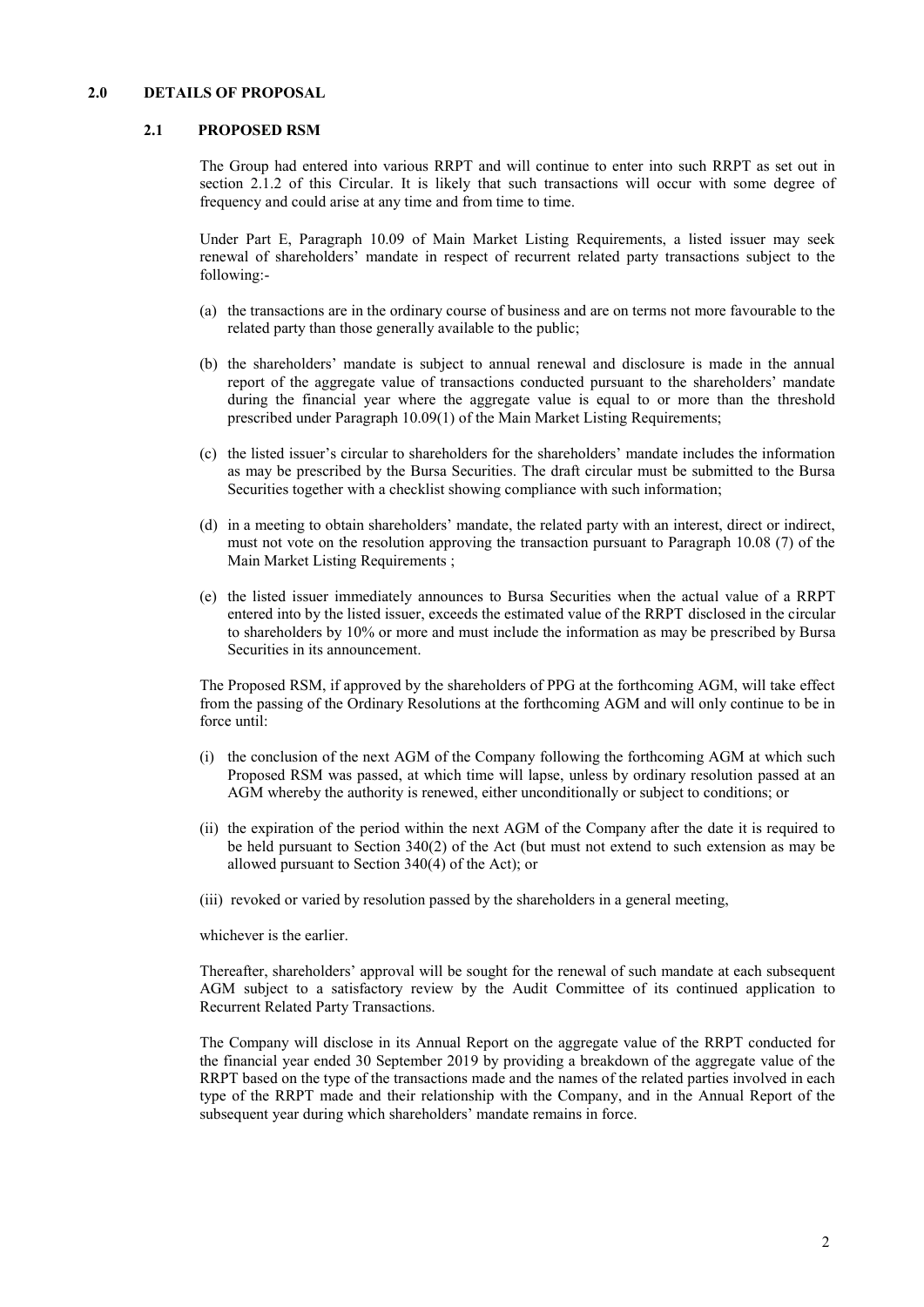## 2.1.1 BUSINESS ACTIVITY OF THE GROUP

The principal activity of PPG is an investment holding company whilst its subsidiaries and/or associates are principally in the publishing and printing of a wide range of educational books, children's books, multimedia educational products, and program and operations guide for kindergarten and daycare centre. The Company is also a long term portfolio investor in securities. The principal activities of its subsidiaries and/or associates and effective interest are as follows:-

| Name of<br>Company | <b>Effective equity interest</b> | <b>Principal activities</b>                               |
|--------------------|----------------------------------|-----------------------------------------------------------|
|                    |                                  |                                                           |
| <b>DPL</b>         | 100.00%                          | Publishing and distribution of books                      |
| <b>PESB</b>        | 100.00%                          | Educational services                                      |
| <b>PPHSB</b>       | $100.00\%$                       | Investment holding                                        |
| <b>PPISB</b>       | $100.00\%$                       | Investment holding                                        |
| <b>PPSB</b>        | 100.00%                          | Publishing, producing and distribution of books and       |
|                    |                                  | other educational materials and sale of publishing rights |
| PePSB              | $100.00\%$                       | Publishing, producing and distribution of e-books and     |
|                    |                                  | multimedia related products and materials                 |
| <b>PPSPL</b>       | $100.00\%$                       | Publishing, producing and distribution of books           |
| <b>HCCLCR</b>      | 40.00%                           | Production of academic, children and general titles and   |
|                    |                                  | multimedia related products for the China market          |
| <b>PPPSB</b>       | 80.00%                           | Publishing and distribution of higher education books     |
|                    |                                  | and other related materials                               |
| <b>SCSB</b>        | $100.00\%$                       | Property management                                       |
| <b>TPSB</b>        | 100.00%                          | Publishing, producing and distribution of books and       |
|                    |                                  | other educational materials and sale of publishing rights |
|                    |                                  |                                                           |

#### (A) Subsidiaries and Associate of PPG

#### (B) Subsidiaries of PPSB

| Name of<br>Company                                                       | <b>Effective equity interest</b>                  | <b>Principal activities</b>                                                                                                                                                                                                                                                                                        |
|--------------------------------------------------------------------------|---------------------------------------------------|--------------------------------------------------------------------------------------------------------------------------------------------------------------------------------------------------------------------------------------------------------------------------------------------------------------------|
| <b>CMSB</b><br><b>ECSB</b><br><b>PFSB</b><br><b>PNSB</b><br><b>PTPPI</b> | 100.00%<br>100.00%<br>100.00%<br>100.00%<br>5.00% | Provision of typesetting and printing services<br>Investment holding and property management<br>Printing of computer forms and general printing services<br>Publishing novels<br>Producing, distribution books and educational materials<br>and; Producing and distribution multimedia and web<br>related products |

#### (C) Subsidiaries and Associates of PPHSB

| Name of<br>Company           | <b>Effective equity interest</b> | <b>Principal activities</b>                                                                                                             |
|------------------------------|----------------------------------|-----------------------------------------------------------------------------------------------------------------------------------------|
| <b>TCPSB</b><br><b>PMTSB</b> | 100.00%<br>62.132%               | Provision of printing services<br>Multimedia and graphic designing and the production of<br>educational CD-ROMS and related IT products |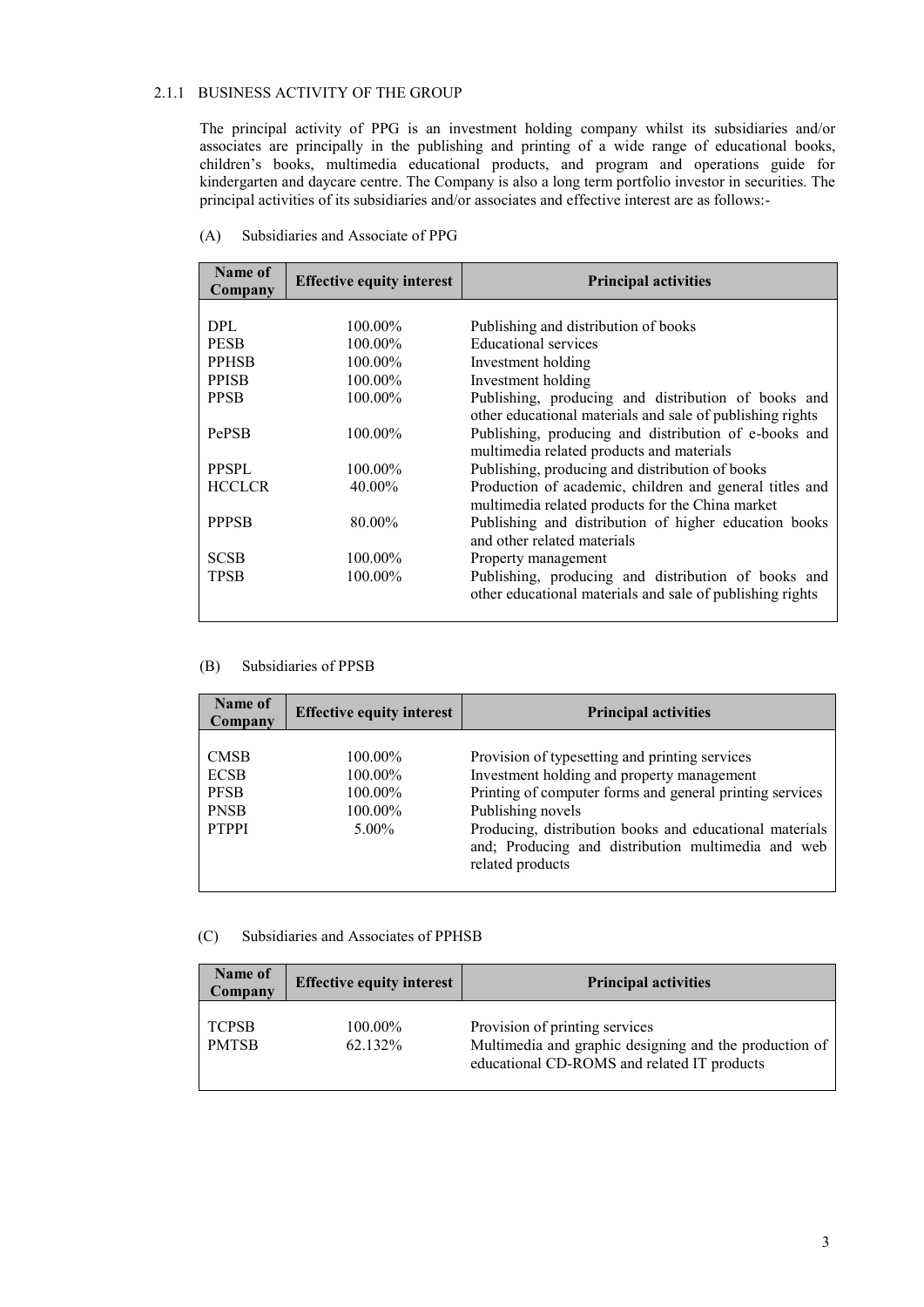## (D) Subsidiary of PMTSB

| Name of<br>Company | <b>Effective equity interest</b> | <b>Principal activities</b> |
|--------------------|----------------------------------|-----------------------------|
| <b>PKSB</b>        | 100.00%                          | Educational services        |

## (E) Subsidiaries of PPISB

| Name of<br>Company | <b>Effective equity interest</b> | <b>Principal activities</b>                                                                                                                                                                                                           |
|--------------------|----------------------------------|---------------------------------------------------------------------------------------------------------------------------------------------------------------------------------------------------------------------------------------|
| <b>PPT</b>         | $90.00\%$ *                      | Producing, distribution of books and educational<br>materials; Producing and distribution of multimedia and<br>web related product and; Agencies and licensing to<br>publish, print and distribute books and educational<br>materials |
| <b>PTPPI</b>       | 95.00%                           | Producing, distribution books and educational materials<br>and; Producing and distribution multimedia and web<br>related products                                                                                                     |

In view of the time sensitive, confidential and frequent nature of such RRPT, the Board is seeking approval of the shareholders of PPG for the Proposed RSM in order for the Group to enter into transactions in the ordinary course business with the classes of Related Parties set out in section 2.1.2.

#### Notes:

\* Percentage calculated based on Ordinary Shares Issued.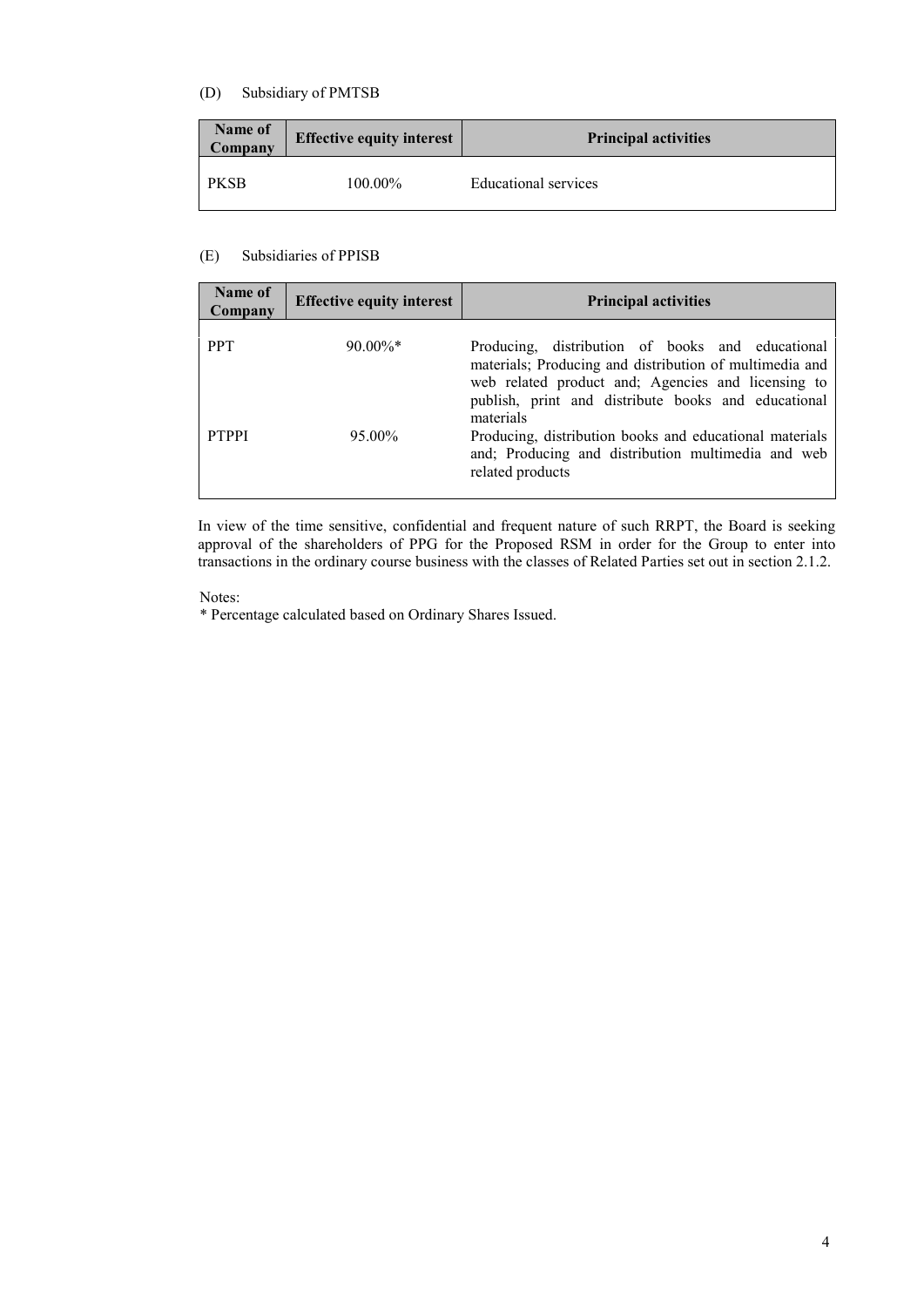### 2.1.2 DETAILS, CLASS AND NATURE OF RRPT

(I) The nature of the Proposed RSM with whom RRPT are carried out are tabulated as follows:

| <b>Transactions Related</b><br><b>Parties</b>            | <b>Nature of Transactions</b>               | <b>Benefits to</b><br>the<br>Group |            |            | <b>Interested Directors, Substantial</b><br>Shareholders, persons connected<br>with them | <b>Estimated aggregate</b><br>value as disclosed in<br>the Circular to<br><b>Shareholders dated</b><br><b>29 January 2019</b><br>("Estimated Value")<br>RM(000) | <b>Actual value</b><br>transacted<br>("Actual")<br>$Value")+$<br>RM(900) | <b>Estimated Value*</b><br><b>From forthcoming</b><br><b>AGM</b> to the Next<br>$AGM^{\ast\ast}$<br>RM(900) |
|----------------------------------------------------------|---------------------------------------------|------------------------------------|------------|------------|------------------------------------------------------------------------------------------|-----------------------------------------------------------------------------------------------------------------------------------------------------------------|--------------------------------------------------------------------------|-------------------------------------------------------------------------------------------------------------|
| <b>PPSB</b>                                              |                                             | $\odot$<br>$^{\circledR}$          |            | $\infty$ # |                                                                                          |                                                                                                                                                                 |                                                                          |                                                                                                             |
| Datuk Sum Kown<br>a)<br>Cheek & Datin Lai<br>Swee Chiung | Letting of premises <sup>(i)</sup> to PPSB  |                                    | V          |            | Datuk Sum Kown Cheek <sup>(1)</sup><br>Datin Lai Swee Chiung <sup>(2)</sup>              | 54                                                                                                                                                              | 32                                                                       | 54                                                                                                          |
| Datuk Sum Kown<br>b)<br>Cheek                            | Letting of premises <sup>(ii)</sup> to PPSB |                                    | $\sqrt{ }$ |            | Datuk Sum Kown Cheek <sup>(1)</sup><br>Datin Lai Swee Chiung <sup>(2)</sup>              | 22                                                                                                                                                              | 13                                                                       | 22                                                                                                          |

Notes:

- \* The basis of estimated value is based on the average amount of preceding years' transactions.<br>\*\* The expected date of next AGM is March 2021
- \*\* The expected date of next AGM is March 2021.<br>Actual Value up to the latest practicable date bet
- Actual Value up to the latest practicable date before the printing of this Circular i.e 24 December 2019

#### Notes In Relation To Interests:

- (1) Datuk Sum Kown Cheek is a director and substantial shareholder of PPG. By virtue of his substantial shareholdings in PPG, he is deemed interested in all subsidiaries and associated companies. He is also a director of all subsidiaries and associated companies of the Group. He holds shares in PTPPI for the interest of PPG.
- (2) Datin Lai Swee Chiung is a substantial shareholder of PPG and spouse of Datuk Sum Kown Cheek. By virtue of her relationship with Datuk Sum Kown Cheek, she is deemed interested in all subsidiaries and associated companies.

Notes in relation to benefits to the Group:

- (®) Better control over product and service quality.
- (©) Better control over production and delivery schedule.
- (∞) Convenient purpose.
- (#) Strategic location.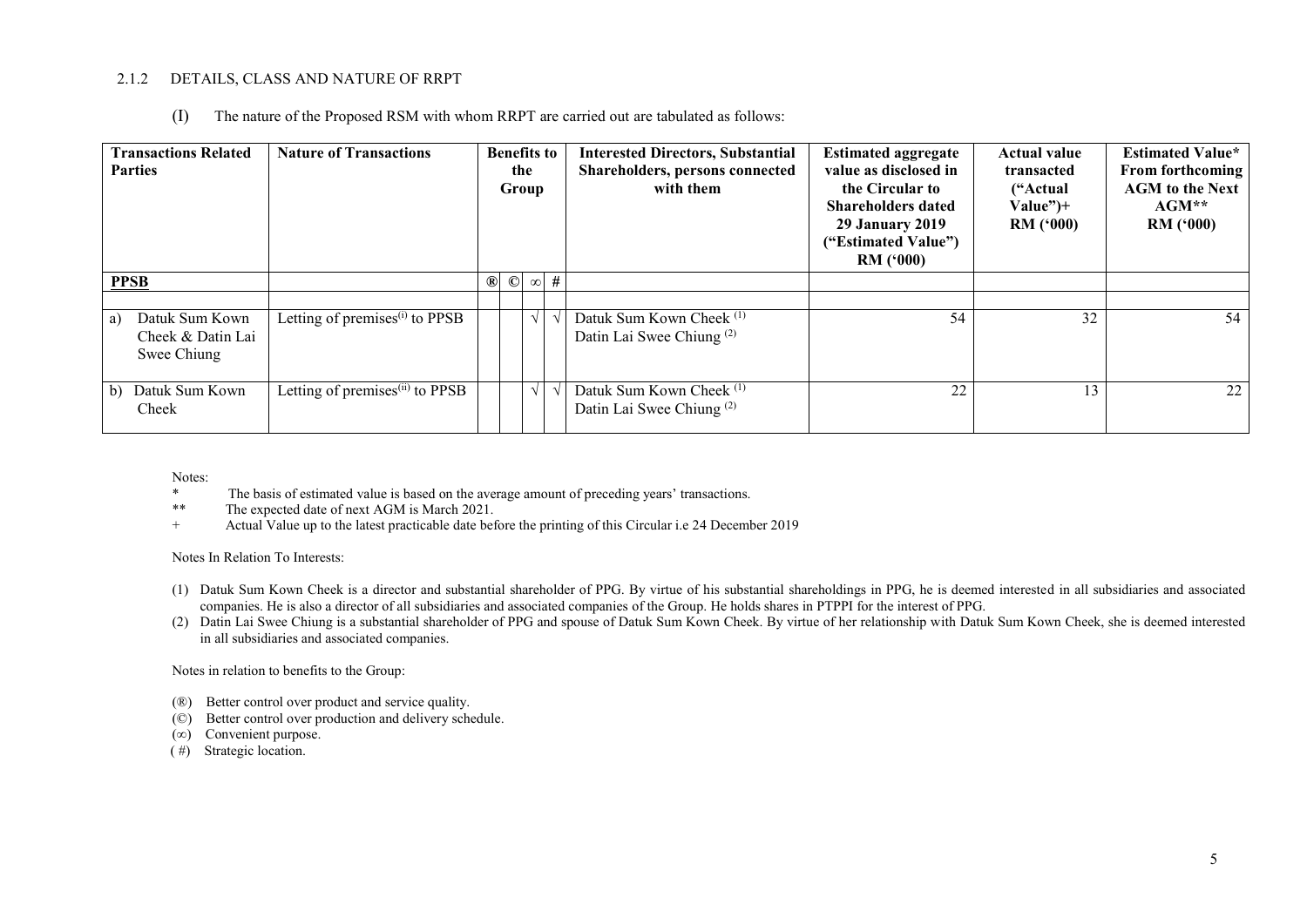# (II) Description of Properties

| <b>Notes</b> | <b>Description</b>                   | <b>Postal Address</b>                                                                                     | <b>Existing use of</b><br>properties | <b>Estimated Usage of</b><br><b>Rental/Build Up Area</b><br>(Sq. Ft.) | Rental<br>Value (RM) | Period of<br>Tenancy          | Ownership                                             |
|--------------|--------------------------------------|-----------------------------------------------------------------------------------------------------------|--------------------------------------|-----------------------------------------------------------------------|----------------------|-------------------------------|-------------------------------------------------------|
| (i)          | $1\frac{1}{2}$ storey factory<br>lot | No. 11, Jalan P/18, Taman Industrial Selaman,<br>Seksyen 10, Bandar Baru Bangi, 43650 Bangi,<br>Selangor. | Warehouse                            | 4955/4955                                                             | 54,000 per<br>annum  | 01-02-19 To<br>$31 - 01 - 21$ | Datuk Sum<br>Kown Cheek<br>& Datin Lai<br>Swee Chiung |
| (ii)         | 2 storey terrace<br>house            | No. 58, Jalan Sri Pelangi, Taman Pelangi,<br>80400 Johor Bahru, Johor.                                    | Staff hostel                         | 1848/1848                                                             | 22,000<br>per annum  | 01/02/19 To<br>31/01/21       | Datuk Sum<br>Kown Cheek                               |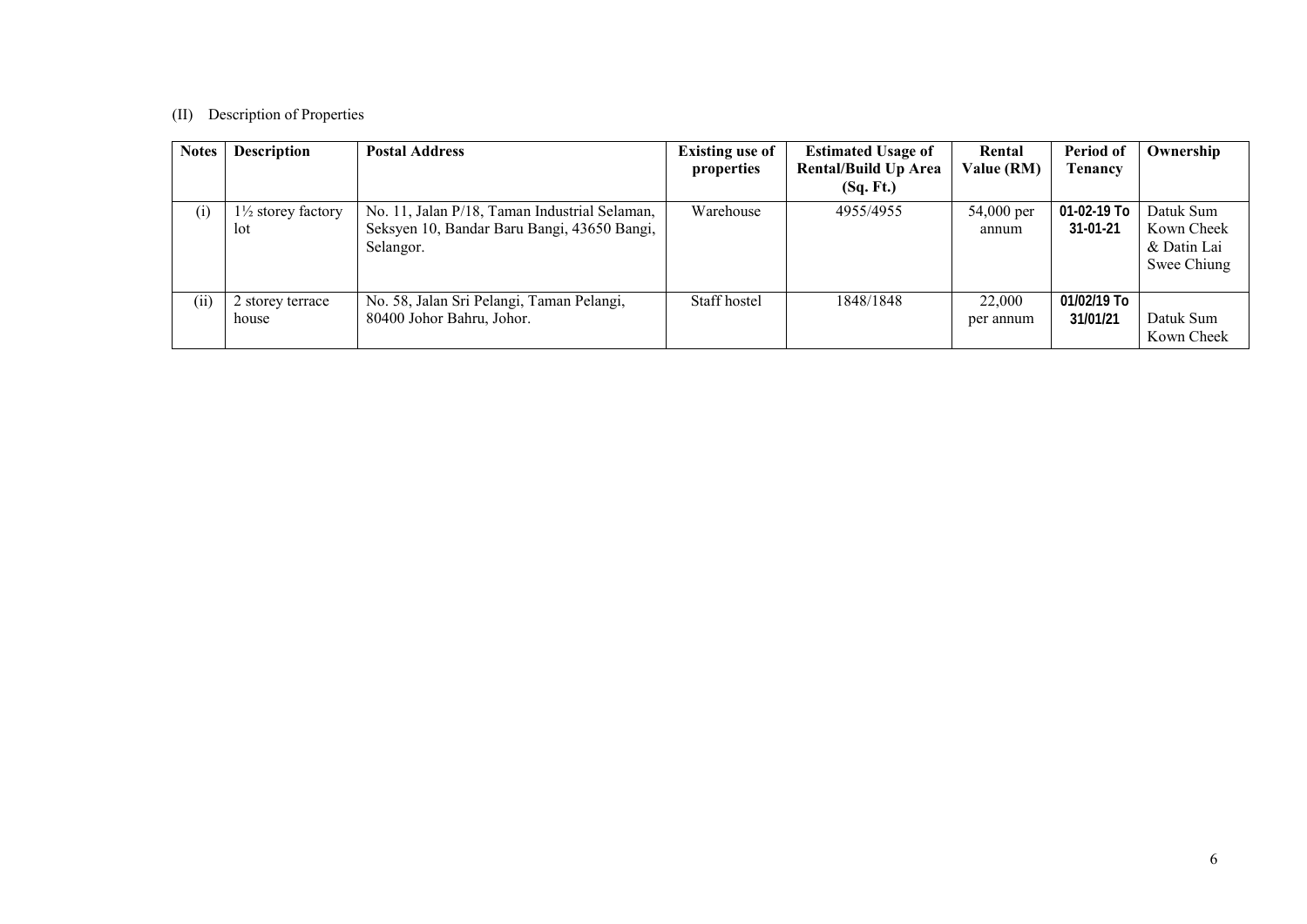#### 2.1.3 TERMS OF TRANSACTIONS

The transactions are undertaken at:

(a) Sale or purchase of goods and services

The sale or purchase of goods and services shall be determined on the basis of the prevailing rates/prices of goods and services (including preferential rates/prices/ discounts accorded to a class or classes of customers of bulk purchases) according to their usual commercial terms and business practices or otherwise in accordance with other applicable industry norms/ consideration.

(b) Rental rates

The rate of rental of properties shall be based on the prevailing market rates for the same or substantially similar properties and shall be on normal commercial terms at the point of entering into the tenancy agreement(s) or upon renewal.

## 2.1.4 REVIEW PROCEDURES FOR RECURRENT RELATED PARTY TRANSACTIONS

To ensure that the RRPT are undertaken on terms not more favourable to the Related Party than those generally available to the public and are not to the detriment of the minority shareholders and that they are conducted at arm's length and on normal commercial terms consistent with the Group's usual business practices and policies and will not be prejudicial to shareholders, the Board will ensure that all transactions with Related Parties will only be entered into after taking into consideration the pricing, level and quality of products or services.

The Directors of PPG have established the following review procedures which are to be carried out for each proposed RRPT: -

- (a) Records will be maintained by the Company to capture all RRPT entered into pursuant to the Proposed RRPT to ensure that relevant approvals have been obtained and review procedures in respect of such transactions are adhered to.
- (b) Market prices will be used to determine the transaction price for transactions with Related Party.
- (c) On a periodic basis, the procedures and guidelines pertaining to RRPT will be reviewed by senior management of PPG and the Audit Committee to ensure that the terms of the transactions are not more favourable to the Related Parties than those generally available to the public, and are not to the detriment of the minority shareholders.
- (d) The annual internal audit plan shall incorporate a review of all RRPT to ensure that the relevant approvals have been obtained and the review procedures in respect of such transactions are adhered to. Should any discrepancies arise relating to the procedures and guidelines, proper steps would be taken to rectify them accordingly. The external auditors shall also review all RRPT as part of their work scope.
- (e) The Board of Directors and the Audit Committee shall review the internal audit reports to ascertain that the guidelines and procedures established to monitor RRPT have been complied with. The review shall be done annually.
- (f) Where any person(s) has an interest in the RRPT to be reviewed, such person(s) shall abstain from deliberation and voting in respect of such transactions.
- (g) Disclosure shall be made in the Annual Report of a breakdown of the aggregate value of all transactions conducted pursuant to the Proposed RSM during the financial year and in the annual reports for the subsequent financial years during which the shareholders' mandate remains in force. In making such disclosure, a breakdown will be provided of the aggregate value of the Recurrent Related Party Transactions conducted pursuant to the Proposed RSM during the current financial year, amongst others, based on the following:-
	- (i) the type of the RRPT made; and
	- (ii) the names of the Related Parties involved in each type of RRPT and their relationship with Pelangi Group.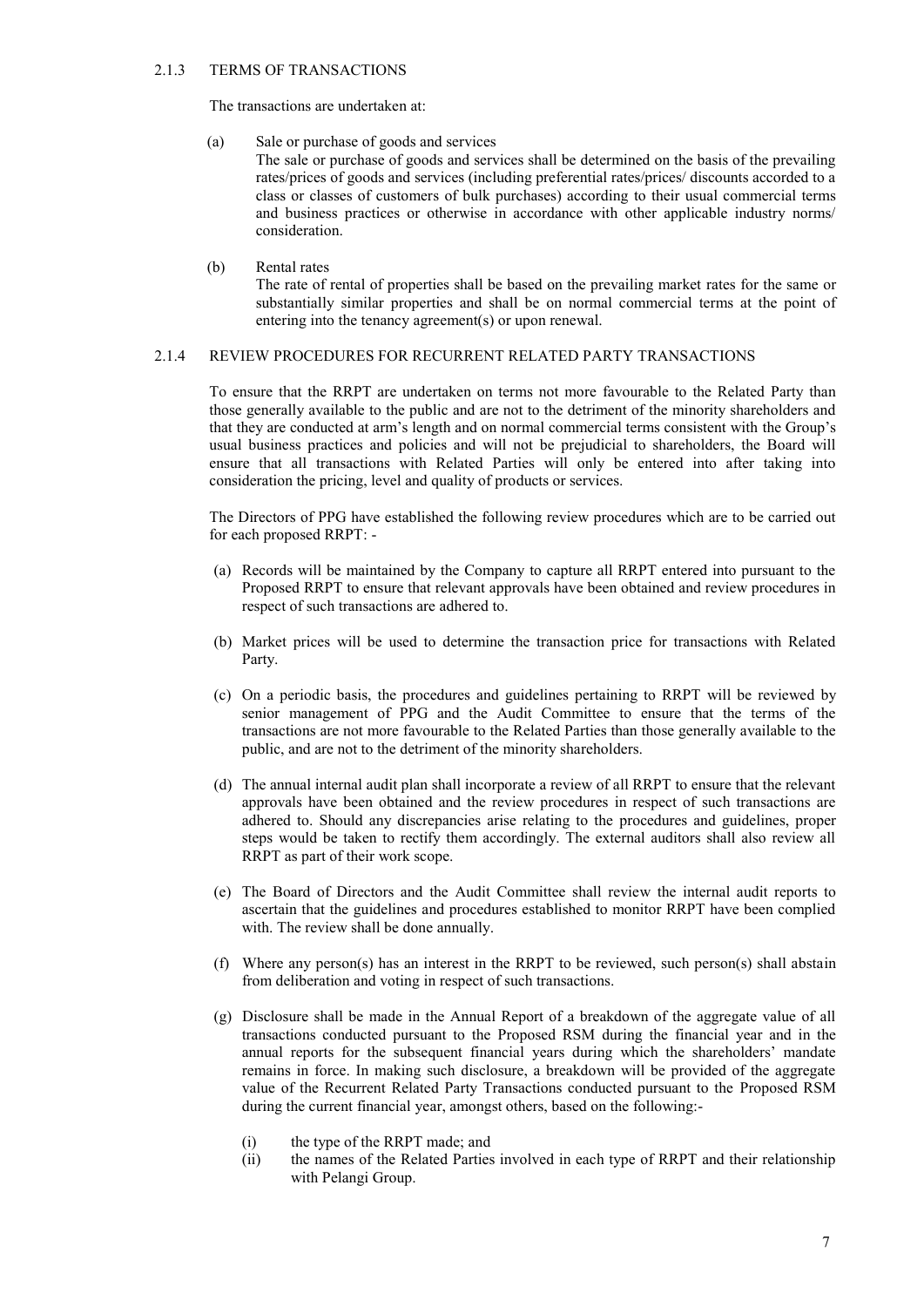- (h) The threshold approval of RRPT will be as follows:-
	- (i) Transactions below RM100,000 each in value will be reviewed and approved by one (1) senior management who has no interest in the transaction.
	- (ii) Transactions equal or exceeding RM100,000 but lower than RM2.0 million each in value will be reviewed and approved by any one (1) Director (not being a person connected to the Related Party); and
	- (iii) Transactions equal or exceeding RM2.0 million each in value will be reviewed and approved by any two (2) Board of Directors (not being a person connected to the Related Party).
- (i) The Company always obtains at least 2 unrelated third parties of similar products/services and/or quantities are compared, wherever possible, to determine the price and terms offered to/by the related parties are fair and reasonable. In the event of unavailability of quotation or comparative pricing, transaction price will be offered to/by at a margin that will not be detrimental to the Company or the Group.
- (j) All companies within the Group have been and will be kept informed of the list of Related Parties and the procedures applicable to all Recurrent Related Party Transactions as part of its procedures to monitor, track and identify the Recurrent Related Party Transactions.

## 2.1.5 STATEMENT BY AUDIT COMMITTEE

The Audit Committee of PPG has seen and reviewed the terms of the Proposed RSM is satisfied that the review procedures for the Recurrent Related Party Transactions (as set out in section 2.1.4 above) are sufficient to monitor, track and identify the RRPT in a timely and orderly manner; and to ensure that such transactions will be carried out at arm's length basis, and on normal commercial terms which are not more favourable to the Related Party than those generally available to the public and hence will not prejudicial to the minority shareholders or disadvantageous to the Group.

The Audit Committee shall review and ascertain whether the established guidelines and procedures to monitor the RRPT have been complied with at least once a year. If during its annual review, the Audit Committee should be of the view that such guidelines and procedures are no longer appropriate or adequate to ensure that RRPT will be carried out on normal commercial terms or will be prejudicial to the interests of the minority shareholders, the Company will then seek a fresh mandate from the shareholders based on new guidelines and procedures.

#### 2.1.6 STATEMENT BY BOARD OF DIRECTORS

There is no outstanding amount owing by related parties up to the latest practicable date.

#### **3.0 RATIONALE FOR THE PROPOSAL**

#### 3.1 **PROPOSED RSM**

The RRPT entered or to be entered into by Pelangi Group are all in the ordinary course of business. They are recurring transactions of a revenue or trading nature which are likely to occur with some degree of frequency and arise at any time and from time to time.

These transactions may be constrained by the time-sensitive nature and confidentiality of such transaction, and it may be impractical to seek shareholders' approval on a case by case basis before entering into such RRPT. As such, the Board is seeking a shareholders' mandate pursuant to Paragraph 10.09 of the Main Market Listing Requirements for the RRPT described herein to allow Pelangi Group to enter into such recurrent transactions made at arm's length basis and on normal commercial terms and which are not prejudicial to the interests of the minority shareholders.

Hence, the Proposed RSM would result in a saving of administrative time, costs and expenses for the Company. It would also enable Pelangi Group to meet its corporate objectives and realise business opportunities, as and when they shall become available to Pelangi Group, in a more timely and effective way.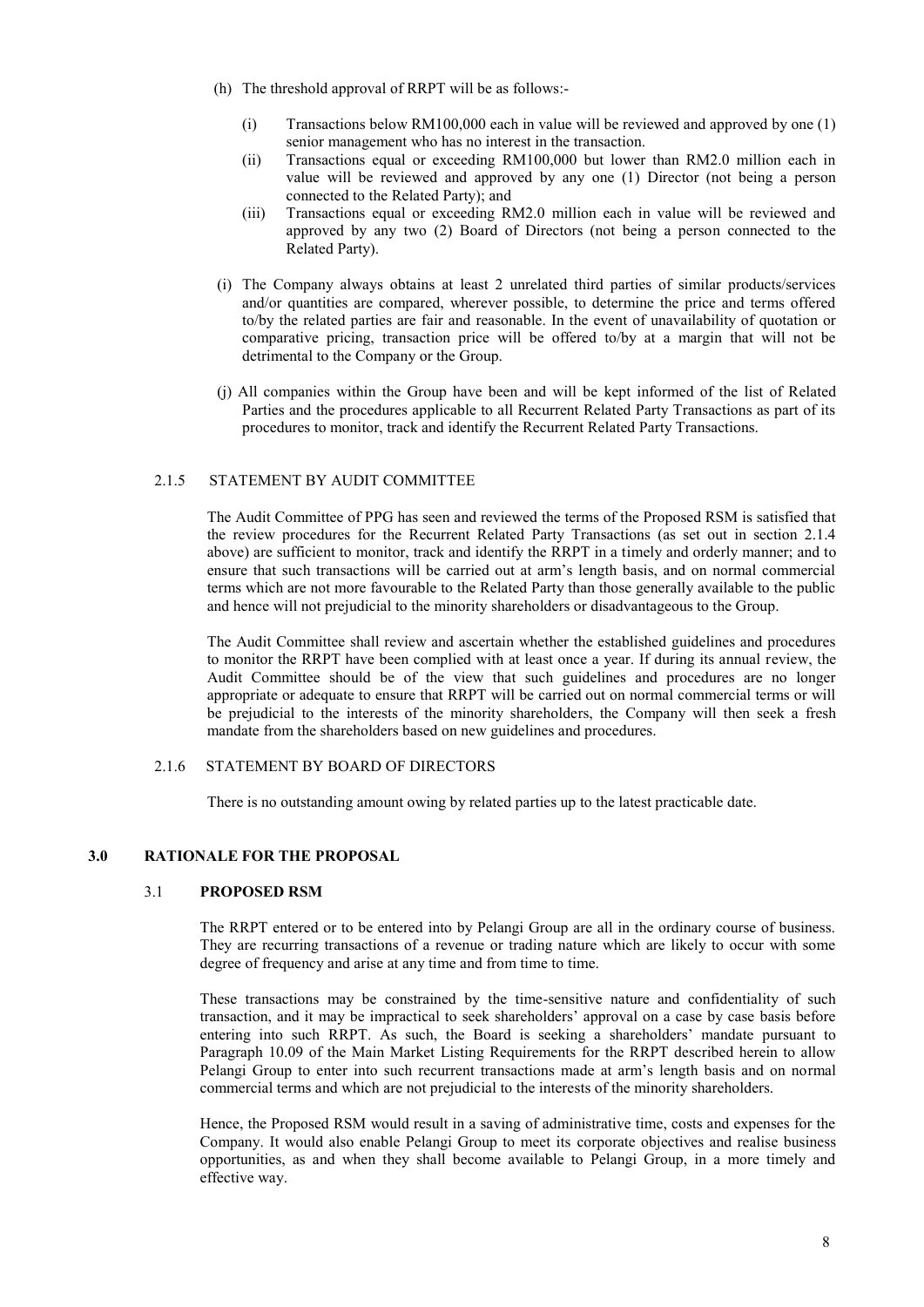## **4.0 EFFECTS OF THE PROPOSED RSM**

The Proposed RSM will not have any material effects on the issued and paid up capital, net assets or earnings of the Pelangi Group based on the latest audited financial statements for the financial year ended 30 September 2019. The Proposed RSM will also have no material effects on the substantial shareholders and their respective shareholdings including any benefit which is expected to accrue to the Company as a result of the transactions.

#### **5.0 APPROVAL REQUIRED**

The Proposed RSM is subject to the approval of the shareholders of PPG at the forthcoming AGM.

# **6.0 INTERESTED DIRECTORS' AND INTERESTED MAJOR SHAREHOLDERS' INTERESTS**

6.1 The direct and indirect interests of interested Directors and/or major shareholders in the Company based on the Register of Directors' Shareholdings/ Record of Depositors/ Register of Substantial Shareholders as at 24 December 2019 are as follows: -

| <b>Interested Directors</b>                         | Direct | $\frac{6}{9}$ | Indirect | $\mathbf{0}$ |
|-----------------------------------------------------|--------|---------------|----------|--------------|
| $\mathrm{Theek}^{\mathrm{(a)}}$<br>Datuk Sum Kown C |        | 28.91         | .465     | 3.Jt         |

| <b>Interested Major Shareholders</b> | <b>Direct</b> | $\frac{6}{9}$ | <b>Indirect</b> | $\frac{0}{0}$ |
|--------------------------------------|---------------|---------------|-----------------|---------------|
| - Datuk Sum Kown Cheek               | 27.914.755    | 28.91         | 3.437.465       |               |
| Datin Lai Swee Chiung                | 3.437.465     | 3.56          | 26,986,255      | 27.95         |

- *a) Deemed interest by virtue of the interest of spouse*
- 6.2 Datuk Sum Kown Cheek, being the interested Director, has and will continue to abstain from board deliberations and voting in the Proposed RSM. The interested Director will also abstain from voting in respect of his direct and/or indirect shareholdings in PPG on the resolution at the forthcoming AGM to be convened in relation to the Proposed RSM. In addition, Datuk Sum Kown Cheek and Datin Lai Swee Chiung, being interested Major Shareholders of PPG, who are interested in the Proposed RSM will also abstain from voting in respect of their direct and/or indirect shareholdings in PPG on the resolution at the forthcoming AGM to be convened in relation to the Proposed RSM.

 The interested Directors and interested Major Shareholders will ensure that persons connected with them stipulated above will abstain from voting in respect of their direct and indirect shareholdings in relation to the resolution deliberating or approving the Proposed RSM at the forthcoming AGM to be convened.

 Save as disclosed above, none of the other Directors, Major Shareholders and persons connected to them have any interest, direct or indirect, in the Proposed RSM.

#### **7.0 DIRECTORS' RECOMMENDATION**

The Board of Directors of PPG (save for Datuk Sum Kown Cheek who is deemed interested), is of the opinion that the Proposed RSM is fair, reasonable and in the best interest of the Company. Accordingly, the Board of Directors of PPG (save for Datuk Sum Kown Cheek who is deemed interested, has abstained from expressing any recommendations in relation to the Proposed RSM) recommends that you vote in favour of the resolution to be tabled at the forthcoming AGM to approve the Proposed RSM.

#### **8.0 ANNUAL GENERAL MEETING**

- 8.1 An AGM, the notice of which is enclosed in the Annual Report of the Company for the financial year ended 30 September 2019 accompanying this Circular, will be held at Palm Resort Berhad, Melati Hall, Jalan Persiaran Golf, Off Jalan Jumbo, 81250 Senai, Johor on Friday, 6 March 2020 at 10.00 a.m. for the purpose of considering and if thought fit, passing the relevant resolutions to approve the Proposed RSM.
- 8.2 If you are unable to attend and vote in person at the AGM, you are requested to complete, sign and return the enclosed Form of Proxy attached to the Annual Report of the Company for the financial year ended 30 September 2019, in accordance with the instructions printed thereon as soon as possible, so as to arrive at the Company's Share Registrar, Boardroom Share Registrars Sdn Bhd (formerly known as Symphony Share Registrars Sdn Bhd) situated at 11<sup>th</sup> Floor, Menara Symphony, No. 5, Jalan Professor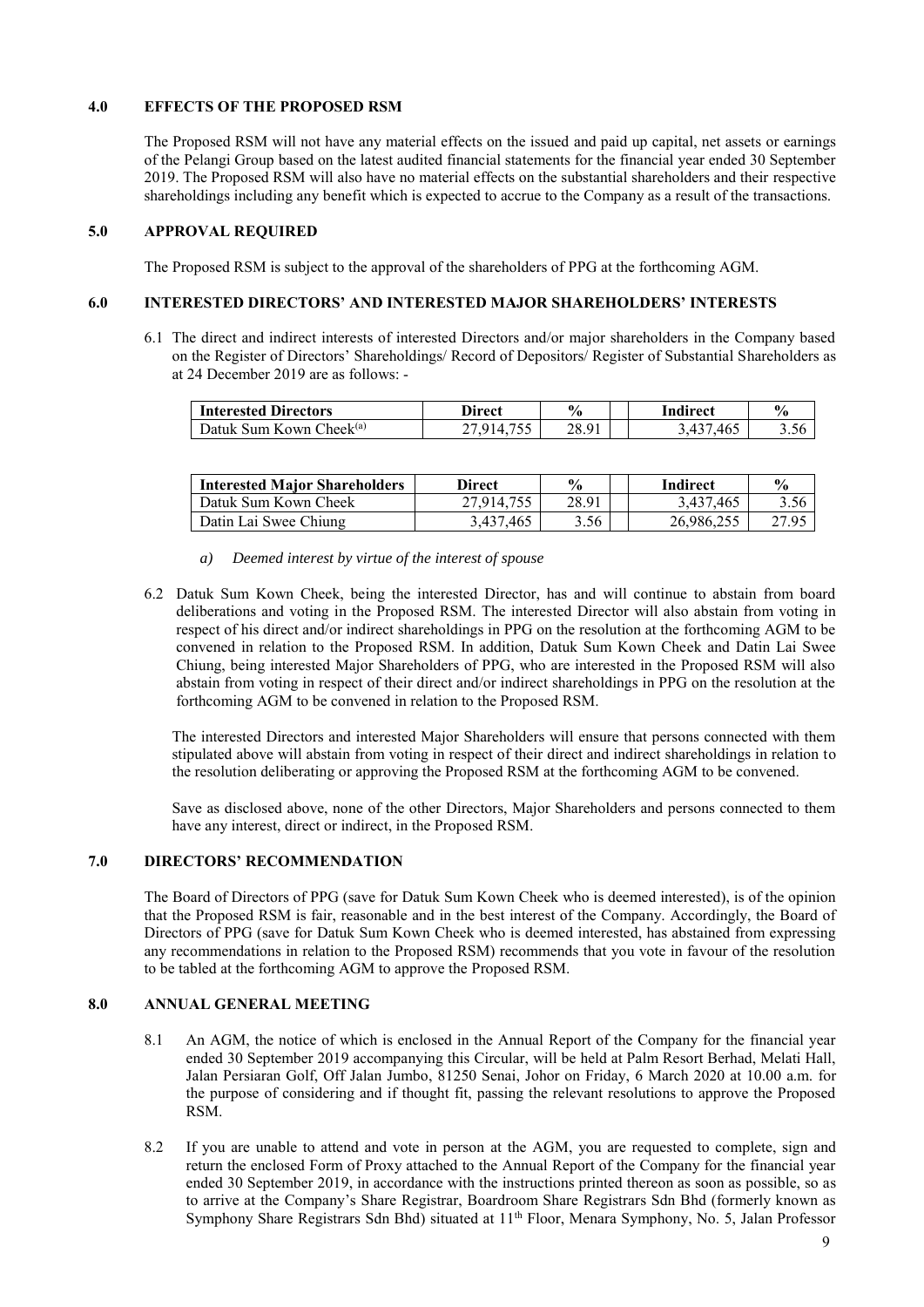Khoo Kay Kim, Seksyen 13, 46200 Petaling Jaya, Selangor, Malaysia not less than forty-eight (48) hours before the time appointed for holding the AGM. The lodging of the Form of Proxy Form will not, however, preclude you from attending and voting in person at the forthcoming AGM should you subsequently wish to do so.

## **9.0 FURTHER INFORMATION**

Shareholders are requested to refer to the attached Appendix I for further information.

Yours faithfully For and on behalf of the Board of Directors of **PELANGI PUBLISHING GROUP BHD.** 

**VINCENT WONG SOON CHOY INDEPENDENT NON-EXECUTIVE DIRECTOR**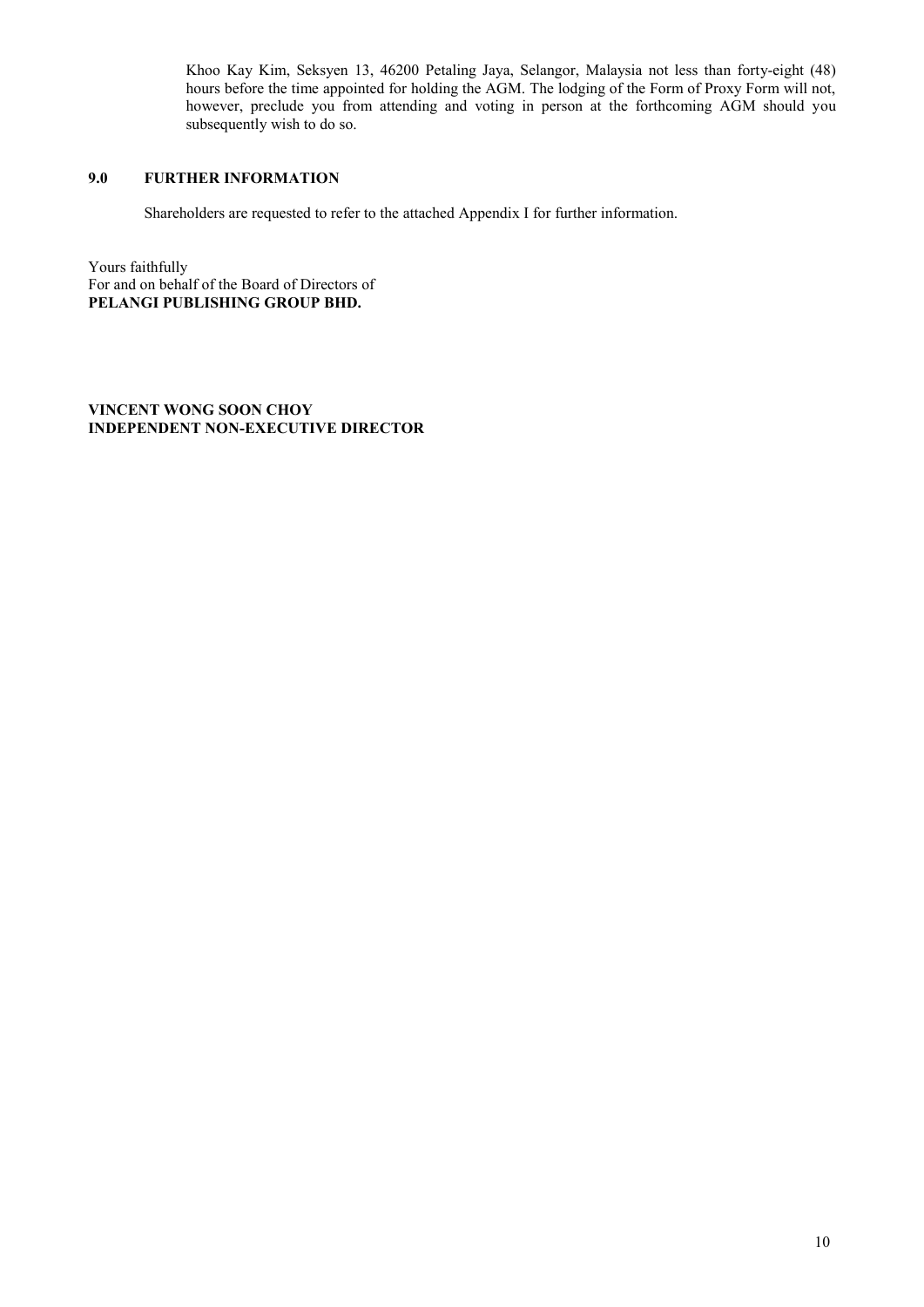# **PART B**

# **STATEMENT TO SHAREHOLDERS**

in relation to the

# **PROPOSED RENEWAL OF EXISTING SHARE BUY-BACK AUTHORITY**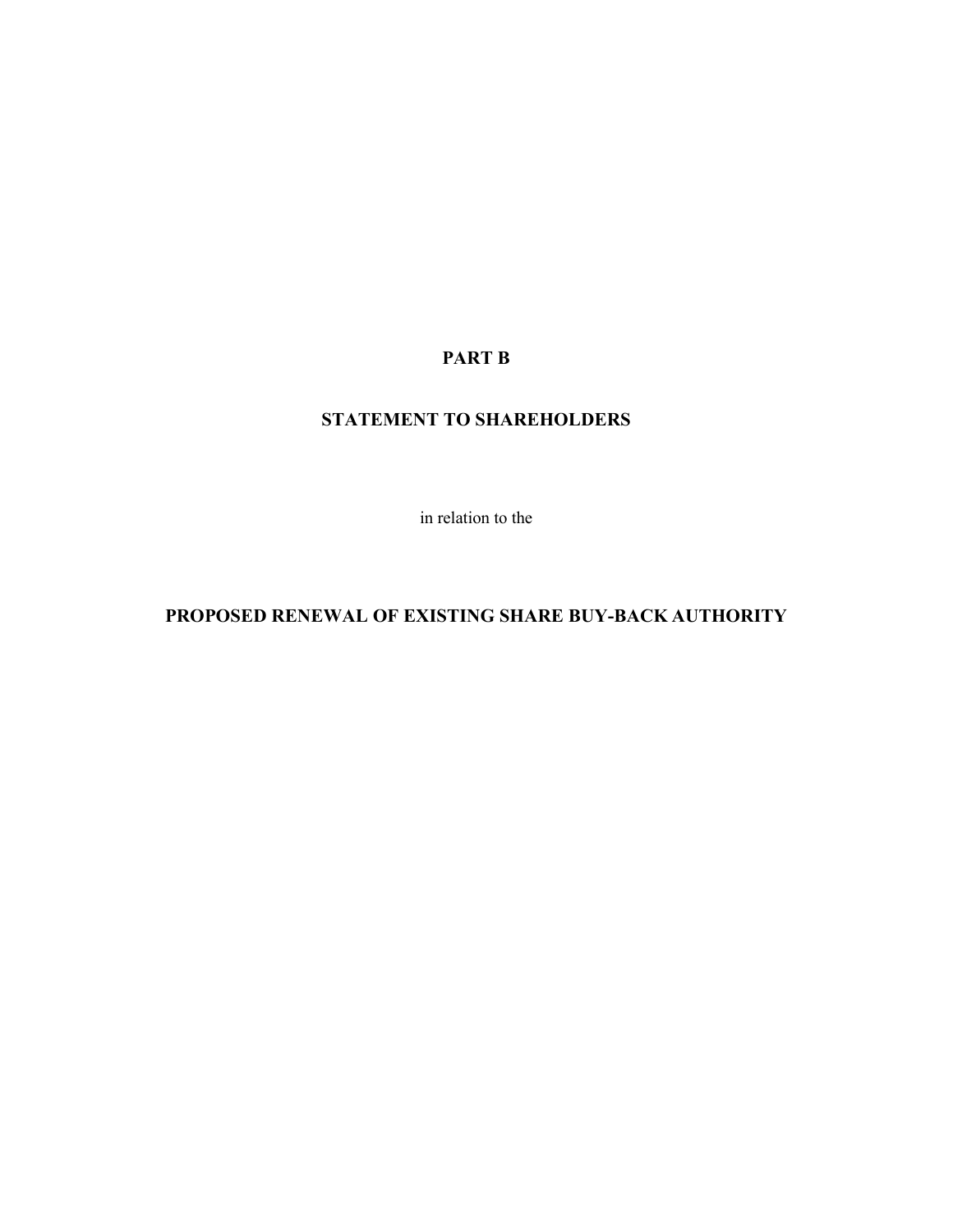## **SHARE BUY-BACK STATEMENT IN RELATION TO THE PROPOSED RENEWAL OF AUTHORITY FOR THE PURCHASE BY THE COMPANY OF ITS OWN SHARES**

### **1.0 INTRODUCTION**

On 12 December 2019, the Company had announced that the Board proposes to seek shareholders' approval for the Proposed Renewal of Existing Share Buy-back Authority at the forthcoming AGM as set out in page 184-190 of the 2019 Annual Report.

**THE PURPOSE OF THIS STATEMENT IS TO PROVIDE YOU WITH THE INFORMATION ON THE PROPOSAL AND TO SEEK YOUR APPROVAL FOR THE ORDINARY RESOLUTION PERTAINING THERETO TO BE TABLED AT THE FORTHCOMING AGM OF THE COMPANY, WHICH WILL BE HELD AT PALM RESORT BERHAD, MELATI HALL, JALAN PERSIARAN GOLF, OFF JALAN JUMBO, 81250 SENAI, JOHOR FRIDAY, 6 MARCH 2020 AT 10.00 A.M. THE NOTICE OF AGM AND THE PROXY FORM ARE ENCLOSED IN OUR ANNUAL REPORT FOR THE FINANCIAL YEAR ENDED 30 SEPTEMBER 2019.**

# **2.0 DETAILS OF THE PROPOSED SHARE BUY-BACK AUTHORITY**

At the AGM of the Company held on 13 March 2019, the Directors obtained shareholders' approval for the Company to purchase up to ten percent (10%) of the total number of issued shares of the Company for the time being on Bursa Securities.

In accordance with MMLR governing the purchase of own shares by a listed company, the Proposed Share Buy-Back Authority shall lapse at the conclusion of the forthcoming AGM of the Company, unless it is renewed. Accordingly, the Directors propose to seek shareholders' approval for the Proposed Share Buy-Back Authority.

The Proposed Renewal of Existing Share Buy-back Authority will be effective immediately upon passing of the ordinary resolution up to the conclusion of the next AGM (unless earlier revoked or varied by ordinary resolution of the shareholders of the Company in a general meeting or upon the expiration of the period within which the next AGM is required by law to be held, whichever occurs first).

Pursuant to Paragraph 12.17 of the MMLR, the Company may only purchase its own shares on Bursa Securities at a price which is not more than 15% above the VWAMP of PPG Shares for the five (5) Market Days immediately before the date of any purchase(s).

The actual number of PPG Shares to be purchased and the timing of any purchase would depend on, inter alia, the prevailing market conditions and sentiments, the availability of the retained earnings of the Company, as well as the financial resources available to the Company at the time of purchase.

# **3.0 RATIONALE**

The Proposed Share Buy-Back Authority, if implemented, will enable the Company to utilise its surplus financial resources, which is not immediately required for other uses, to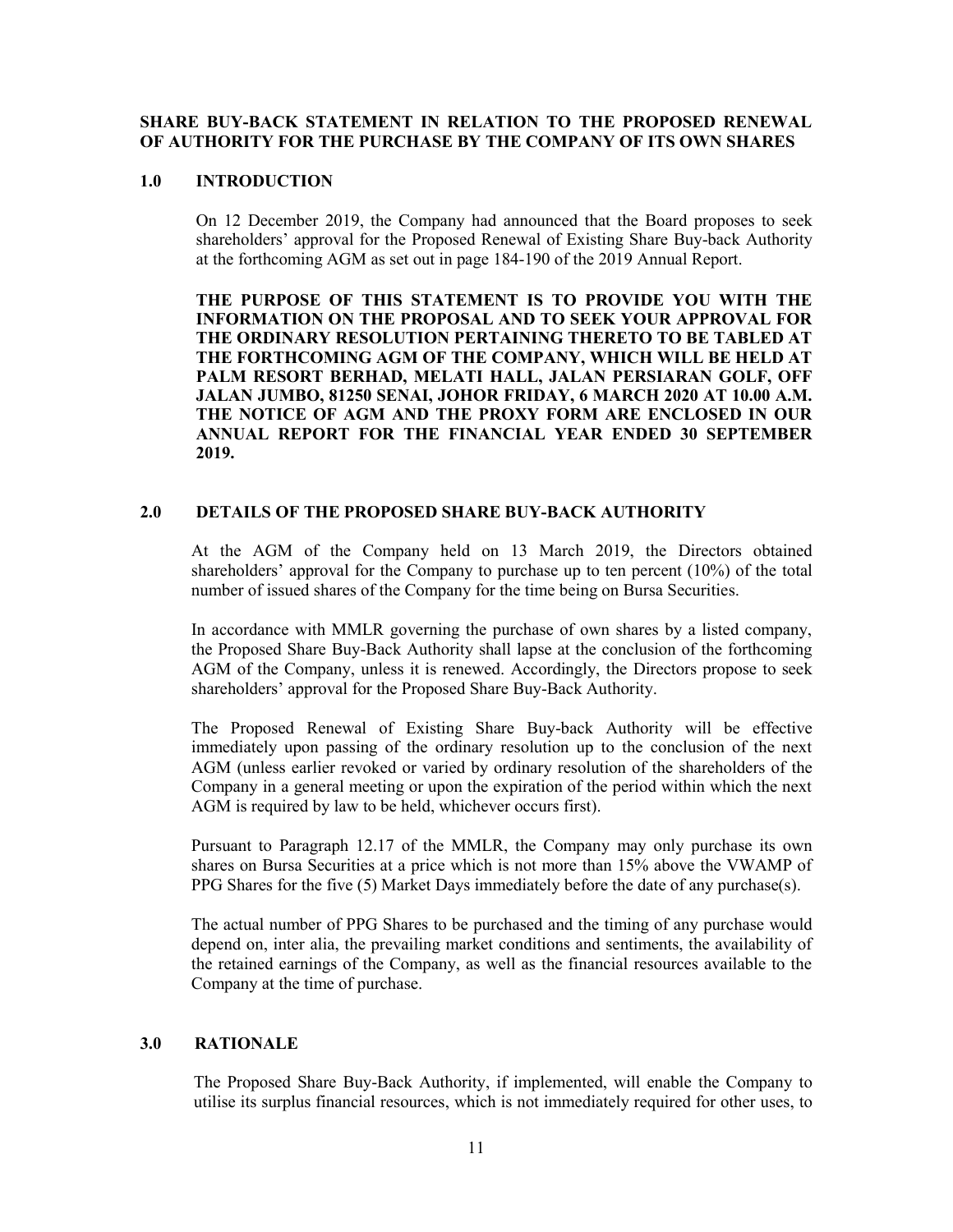purchase its own Shares from the market. The Proposed Share Buy-Back Authority, if implemented, is expected to stabilise the market price of PPG Shares and to prevent against speculation of PPG Shares, when undervalued, to enhance investors' confidence.

Other thing being equal, the Proposed Share Buy-Back Authority, regardless of whether the Purchased Shares are maintained as treasury shares or cancelled, will result in a lower number of PPG Shares being used for the purposes of computing the EPS. Therefore, the Proposed Share Buy-Back Authority will improve the EPS of the Company, which in turn is expected to have a positive impact on the market price of the Company.

The Purchased Shares may be held as treasury shares and resold on Bursa Securities at a higher price with the intention of realizing a potential gain without affecting the total number of issued shares of the Company. Should any treasury shares be distributed as share dividends, this would serve to reward the shareholders of the Company.

The Proposed Share Buy-Back Authority is not expected to cause any potential material disadvantage to the Company and its shareholders, and it will be implemented only after due consideration of the financial resources of the Group and the resultant impact on the shareholders of the Company. The Board, in undertaking the Proposed Share Buy-Back Authority, will be mindful of the interests of the Company and its shareholders.

# **4.0 POTENTIAL ADVANTAGES AND DISADVANTAGES OF THE PROPOSED SHARE BUY-BACK AUTHORITY**

The potential advantages of the Proposed Share Buy-Back Authority to the Company and its shareholders are as follows:-

- (i) The Proposed Share Buy-Back Authority will enable the Company to take preventive measures against speculation, particularly when the shares are undervalued and this would, in turn, stabilise the market price of PPG Shares and hence, enhance investors' confidence;
- (ii) The Proposed Share Buy-Back Authority will provide the Company the flexibility in achieving the desired capital structure, in terms of debt and equity composition and size of equity;
- (iii) The Proposed Share Buy-Back Authority will provide the Company with opportunities for potential gains if the Purchased Shares which are retained as treasury shares, are resold at a higher price than they were bought for; and
- (iv) The Proposed Share Buy-Back Authority will enable the Purchased Shares to be retained as treasury shares, and if distributed as share dividends by the Company, it may then serve to reward the shareholders of the Company.

The potential disadvantages of the Proposed Share Buy-Back Authority to the Company and its shareholders are as follows:-

(i) The Proposed Share Buy-Back Authority will reduce the financial resources of the Company, which may result in the Company foregoing better investment opportunities that may emerge in the future; and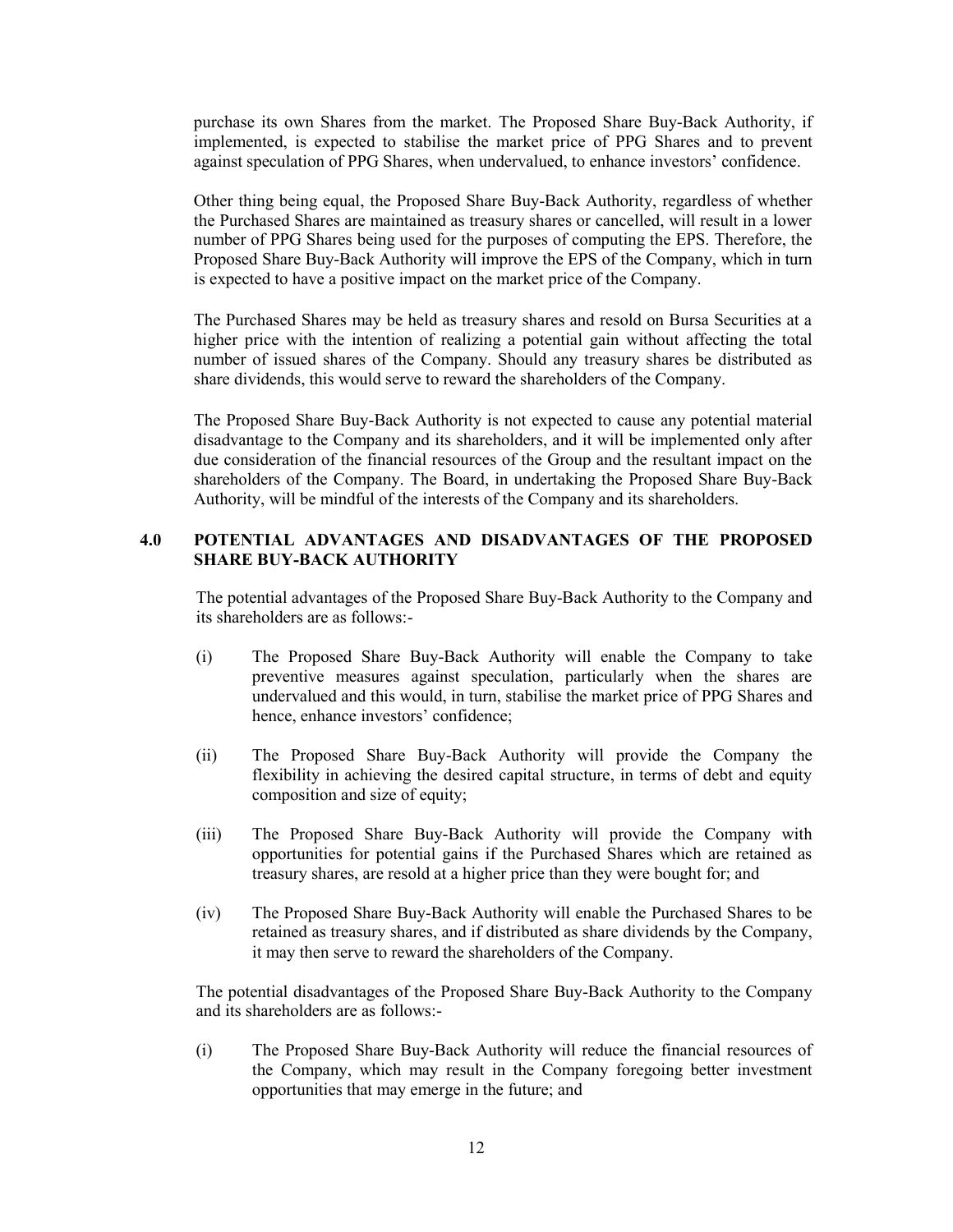(ii) The Proposed Share Buy-Back Authority can only be made out of retained earnings of the Company and may result in the reduction of financial resources available for distribution to shareholders in the immediate future.

In any event, the Board will be mindful of the interest of the Group and its shareholders when implementing the Proposed Share Buy-Back Authority or when cancelling and/or reselling the Treasury Shares, if any.

### **5.0 EFFECTS**

# **5.1 Share Capital**

The proforma effects of the Proposed Share Buy-Back Authority on the total number of issue shares of the Company are set out below:-

|                                                                                                                | <b>Minimum Scenario</b> |                             | <b>Maximum Scenario</b> |              |  |  |
|----------------------------------------------------------------------------------------------------------------|-------------------------|-----------------------------|-------------------------|--------------|--|--|
|                                                                                                                | <b>No. of Shares</b>    |                             | RM No. of Shares        | RM           |  |  |
| Total number of issued<br>shares as at the LPD                                                                 | 100,043,000             | 50,021,500                  | 100,043,000             | 50,021,500   |  |  |
| Less: Treasury shares, at<br>par                                                                               | (3,445,500)             | (1,722,750)                 |                         |              |  |  |
|                                                                                                                | 96,597,500              | 48,298,750                  | 100,043,000             | 50,021,500   |  |  |
| he<br>issued<br><b>Shares</b><br>to<br>assuming full exercise of<br>Options<br><b>ESOS</b><br>the<br>granted*1 | 14,489,625              | 7,244,812                   | 15,006,450              | 7,503,225    |  |  |
|                                                                                                                | 111,087, 125            | 55,543,562                  | 115,049,450             | 57, 524, 725 |  |  |
| Assuming the Purchased<br>Shares are cancelled <sup>*2</sup>                                                   |                         | $(7,663,213)$ $(3,831,606)$ | (11,504,945)            | (5,752,472)  |  |  |
| Resultant total number<br>of issued shares                                                                     | 103,423,913             | 51,711,956                  | 103,544,505             | 51,772,253   |  |  |

#### *Notes:-*

- *\*1 Assuming that the number of ESOS Options granted amounts to 15% of the total number of issued shares of the Company (excluding the treasury shares)*
- *\*2 Assuming up to 10% of the enlarged total number of issued shares upon full exercise of the ESOS Option granted is purchased under the Proposed Share Buy-Back Authority and are subsequently cancelled*

The proforma effects of the Proposed Share Buy-Back Authority on the resultant total number of issued shares of the Company will depend on whether the Purchased Shares are cancelled or retained as treasury shares. The above illustration assumes that the Purchased Shares are cancelled. Nevertheless, if the Purchased Shares are retained as treasury shares, resold or distributed to its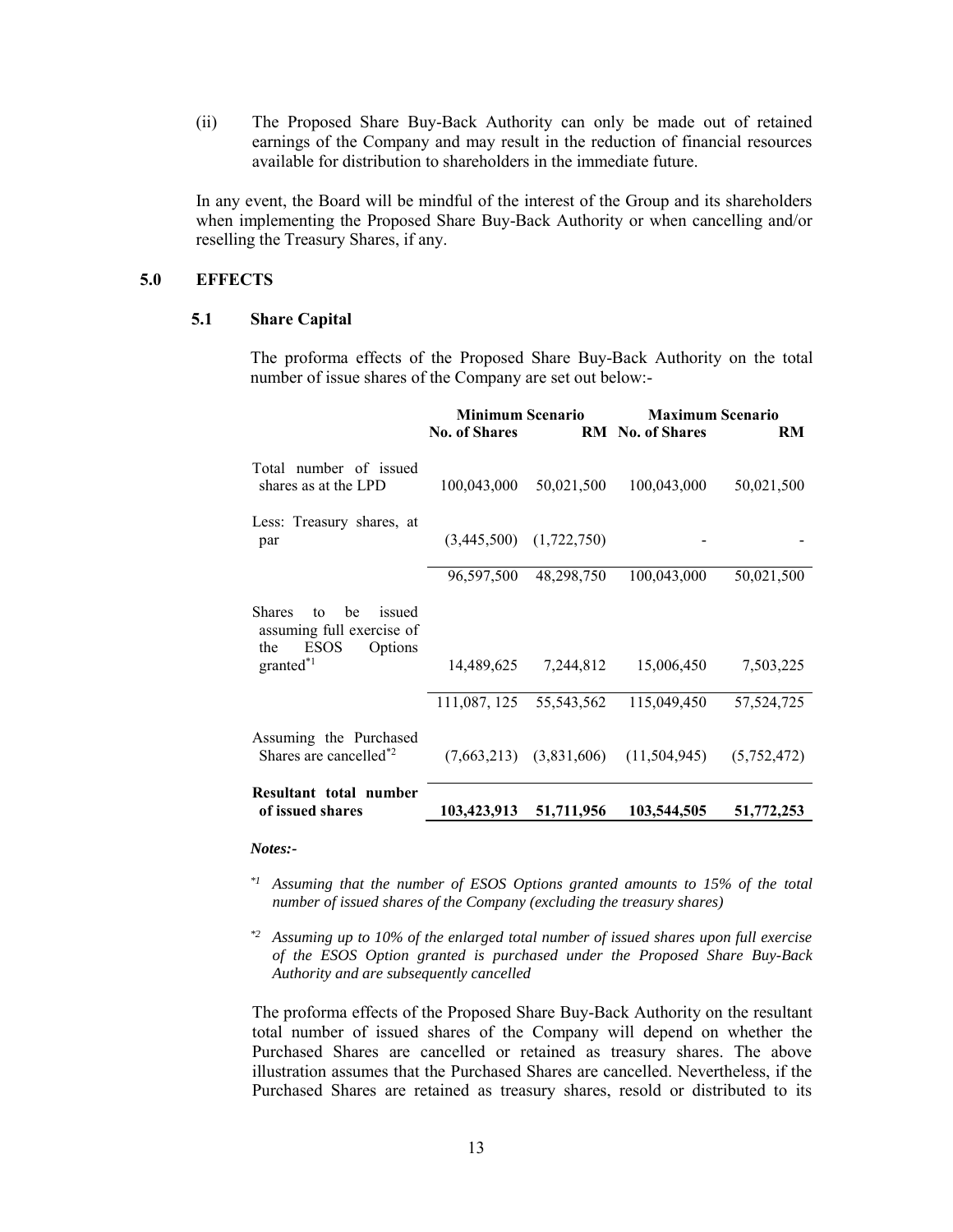shareholders, the Proposed Share Buy-Back Authority will have no effect on the existing total number of issued shares of the Company.

# **5.2 Net Assets ("NA")**

The effect of the Proposed Share Buy-Back Authority on the NA of the Group will depend on the actual number of and prices paid for the Purchased Shares, the effective funding cost to the Group to finance the purchase of such Shares, or any loss in interest income to the Group, and whether the Purchased Shares are cancelled, retained as treasury shares, resold on Bursa Securities or distributed as share dividends to shareholders of PPG.

If all Purchased Shares are cancelled, the NA of the Group would decrease if the purchase price per Purchased Share exceeds the NA per Share at the relevant point in time, and vice versa.

The NA of the Group would decrease if the Purchased Shares are retained as treasury shares, due to the requirement for treasury shares to be carried at cost and be offset against equity.

If the treasury shares are resold on Bursa Securities, the NA of the Group would increase if the Company realises a gain from the resale, and vice versa. If the treasury shares are distributed as share dividends, the NA of the Group would decrease by the cost of the treasury shares.

The Proposed Share Buy-Back Authority, as and when implemented, will reduce the working capital of the Company, the quantum of which will depend on, amongst others, the number and the purchase price(s) of the Purchased Shares.

# **5.3 Earnings**

The Proposed Share Buy-Back Authority may increase or reduce the EPS of the Group, depending on the number of and prices paid for the Purchased Shares, the effective funding cost to PPG to finance the purchase of such Shares, or any loss in interest income to PPG or opportunity cost in relation to other investment opportunities.

Assuming that the Purchased Shares are retained as treasury shares and subsequently resold, the extent of the effects on the earnings of the Group will depend on the actual selling price, the number of treasury shares resold and the effective gain arising from the exercise.

If the Purchased Shares are cancelled, the Proposed Share Buy-Back Authority shall increase the EPS of the Group provided that the income forgone and interest expense incurred on the Purchased Shares are less than the EPS before the share purchase.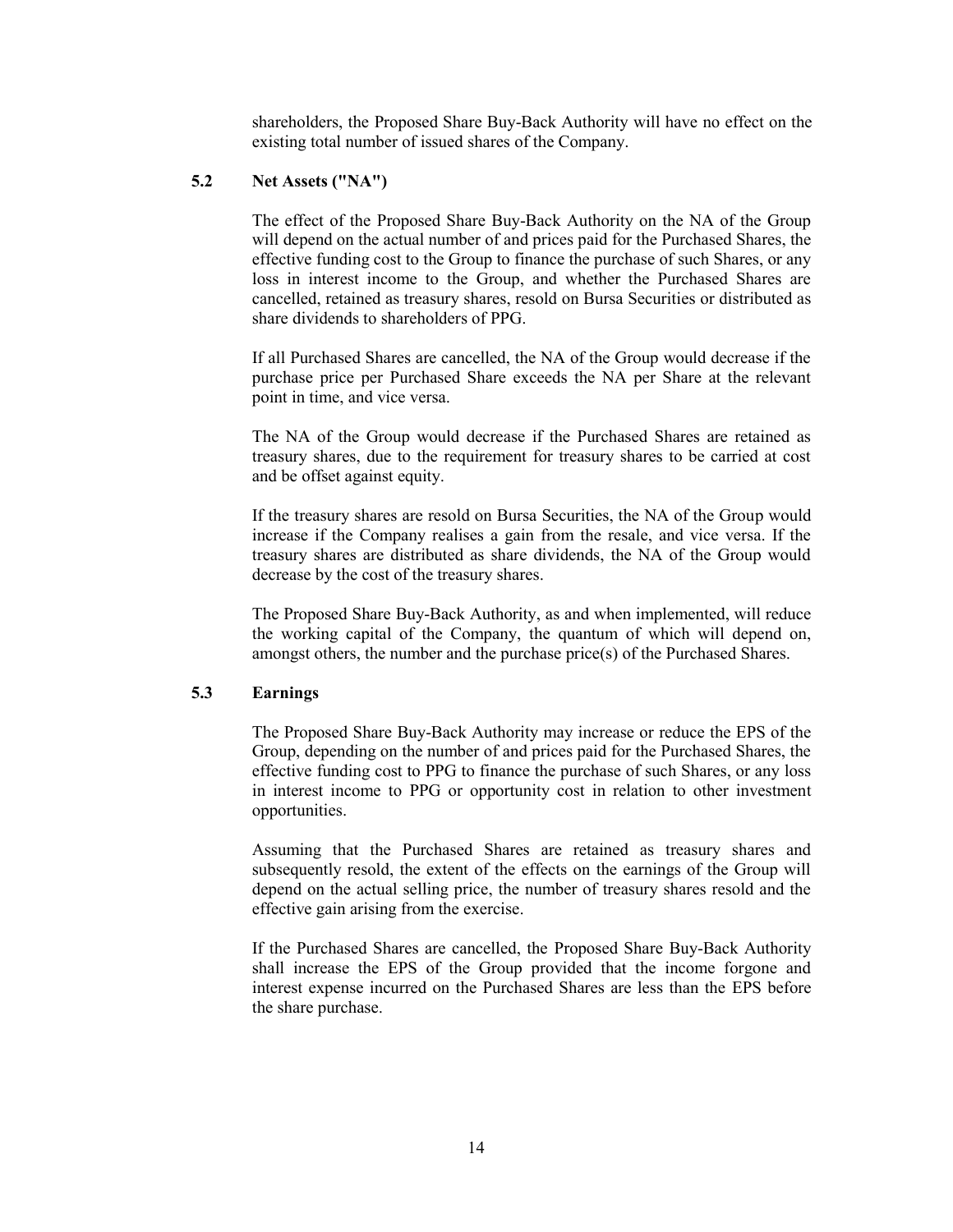# **5.4 Working Capital**

The Proposed Share Buy-Back Authority, as and when implemented, will reduce the working capital and cash flow of the Group, the quantum of which depends on, amongst others, the number of Shares purchased and the purchase price(s) of the Shares.

For the Purchased Shares which are kept as Treasury Shares, upon their resale, the working capital and the cash flow of the Group will increase upon the receipt of the proceeds from the resale. The quantum of the increase in the working capital and cash flow will depend on the actual selling price(s) of the Treasury Shares and the number of Treasury Shares resold.

# **5.5 Dividends**

The Proposed Share Buy-Back Authority may have an impact on the Company's cash available for dividend payment. Nonetheless, the Treasury Shares may be distributed as dividend to the shareholders if the Company so decides.

Assuming the Proposed Share Buy-Back Authority is implemented in full and the dividend quantum is maintained at historical levels, the Proposed Share Buy-Back Authority will have an effect of increasing the dividend rate per ordinary share of the Company as a result of the reduction in the total number of issued shares of the Company.

Any dividend to be declared by the Company in the future would depend on, inter-alia, the profitability, retained earnings, cash flow position and capital requirements of the Group.

## **5.6 Effects of the Malaysian Code on Take-overs and Mergers 2010**

As it is not intended for the Proposed Share Buy-Back Authority to trigger the obligation to undertake a mandatory offer under the Code by any of the Company's substantial shareholders and/ or parties acting in concert with them, the Board will ensure that such number of Shares are purchased, retained as treasury shares, cancelled or distributed such that the Proposed Share Buy-Back Authority would not result in triggering any mandatory offer obligation on the part of its substantial shareholders and/ or parties acting in concert with them. In this connection, the Board is mindful of the requirements when making any purchase of the Shares pursuant to the Proposed Share Buy-Back Authority.

# **6.0 SOURCE OF FUNDING**

The Proposed Share Buy-Back Authority may be funded through internally generated funds and/ or bank borrowings, as long as the purchase is backed by an equivalent amount of retained profits of the Company.

The maximum amount of funds to be allocated for the Proposed Share Buy-Back Authority shall not exceed the aggregate amount of the retained earnings of the Company.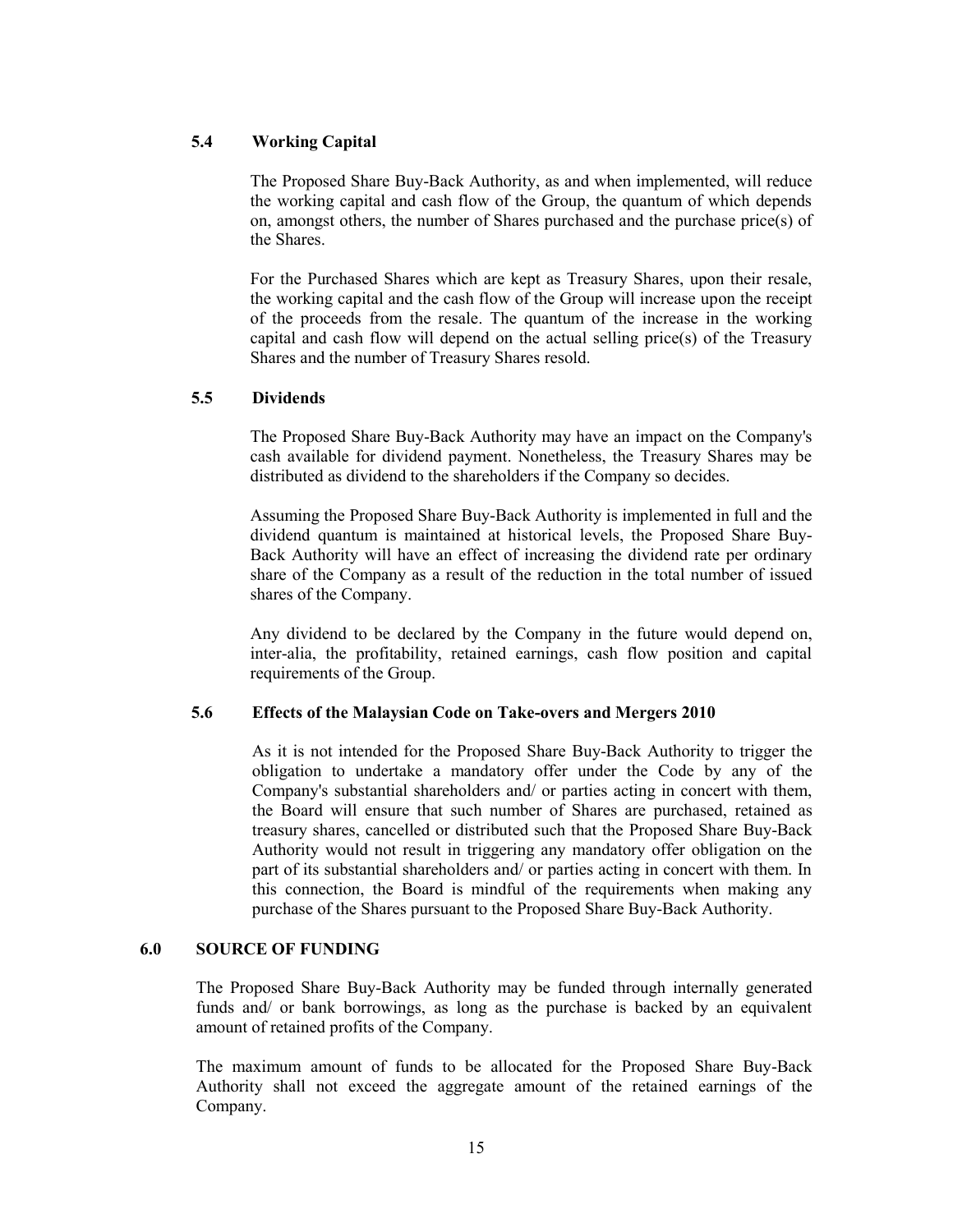The amount of funds to be utilised for the Proposed Share Buy-Back Authority will only be determined later, depending on the actual number and price(s) of the Purchased Shares, the availability of funds at the time of purchase(s) and other relevant cost factors. Should the purchase of PPG Shares be financed through bank borrowings, the Board will ensure that there are sufficient funds to repay such borrowings and that the repayment will not have any material adverse effect on the cash flow of the Pelangi Group.

Based on the latest audited financial statements for the financial year ended 30 September 2019 of PPG, the accumulated retained earnings at the Company level is RM9,652,372.

### **6.1 Share Buybacks**

During the financial year, there were no shares bought back for the financial year ended 30 September 2019.

All the shares purchased by the Company were retained as treasury shares. Save as above, there were no treasury shares resold or cancelled during the financial year. As at 30 September 2019, a total of 3,445,500 ordinary shares were held as treasury shares.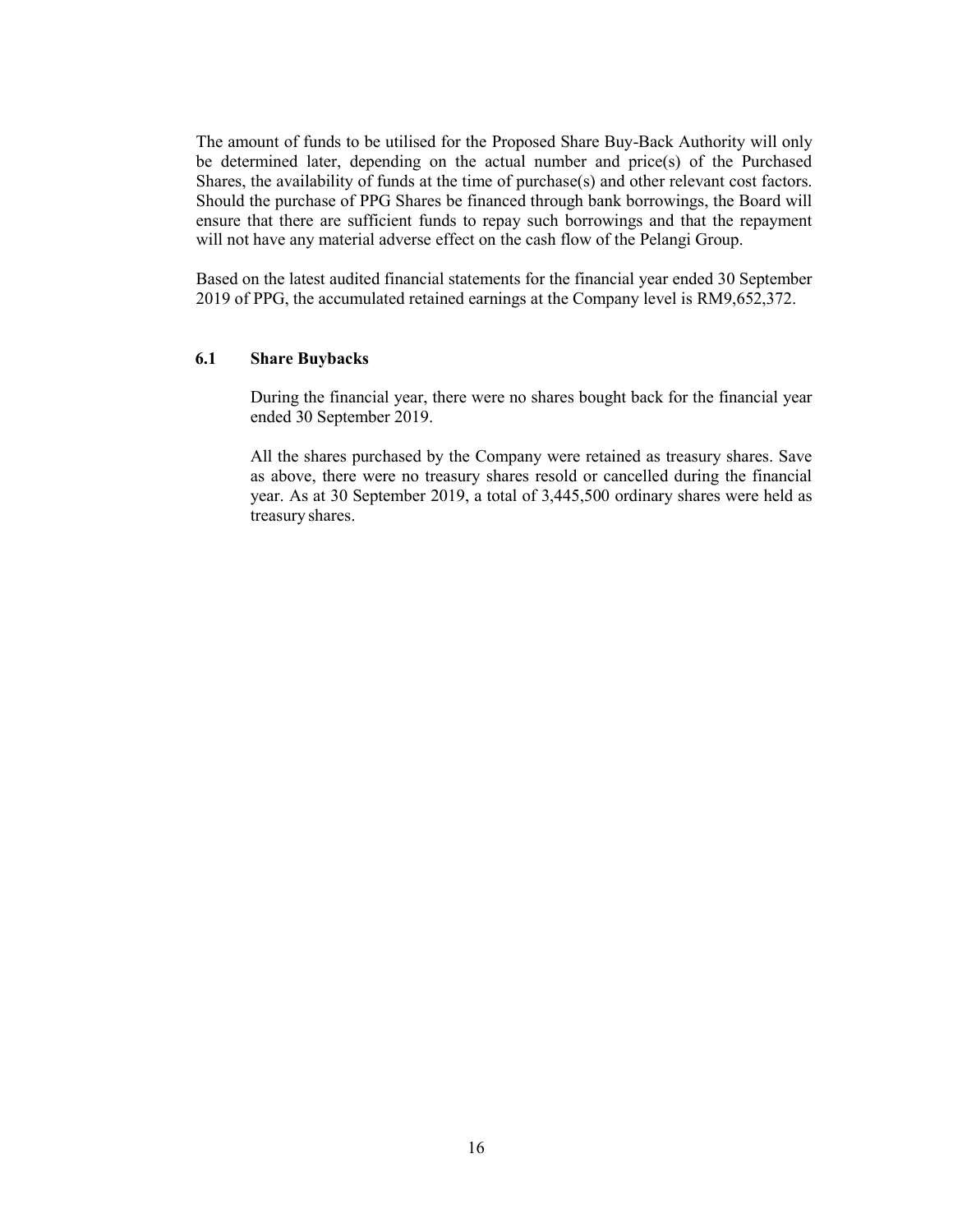# **7.0 DIRECTORS' AND SUBSTANTIAL SHAREHOLDERS' SHAREHOLDINGS**

The proforma effect of the Proposed Share Buy-Back Authority on the shareholdings of the Directors and Substantial Shareholders of the Company are set out below:-

# **7.1** *Minimum Scenario*

*Assuming all the existing 3,445,500 treasury shares are retained in the Company and full exercise of the ESOS Options granted prior to the implementation of the Proposal of Share Buy-Back* 

## **Directors**

|                                | Shareholdings as at the LPD        |       |                                                                                                       |                          | The Proposed Share Buy-Back Authority |       |                                     |                       |  |  |
|--------------------------------|------------------------------------|-------|-------------------------------------------------------------------------------------------------------|--------------------------|---------------------------------------|-------|-------------------------------------|-----------------------|--|--|
| <b>Directors</b>               |                                    |       | <---------Direct------> <------Indirect-----> <--------Direct-----------><--------Indirect----------> |                          |                                       |       |                                     |                       |  |  |
| Datuk Sum Kown Cheek           | <b>No. of Shares</b><br>27,914,755 | 28.90 | % No. of Shares<br>3,437,465 <sup>*1</sup>                                                            | 3.56                     | % No. of Shares<br>29,364,755         | 28.39 | % No. of Shares<br>$3,437,465^{*1}$ | $\frac{6}{9}$<br>3.32 |  |  |
| Vincent Wong Soon Choy         |                                    |       |                                                                                                       | $\overline{\phantom{a}}$ | 750,000                               | 0.73  |                                     |                       |  |  |
| Syahriza binti Senan           | 13,750                             | 0.01  |                                                                                                       | $\overline{\phantom{a}}$ | 763,750                               | 0.74  |                                     |                       |  |  |
| Sum Lih Kang                   |                                    |       |                                                                                                       | $\overline{\phantom{a}}$ | 500,000                               | 0.48  |                                     |                       |  |  |
| Koh Siew Shern                 |                                    |       |                                                                                                       |                          |                                       |       |                                     |                       |  |  |
| Datin Dr Norrizan Binti Razali |                                    |       |                                                                                                       |                          |                                       |       |                                     |                       |  |  |
| Wong Tuck Cheong               |                                    |       |                                                                                                       |                          |                                       |       |                                     |                       |  |  |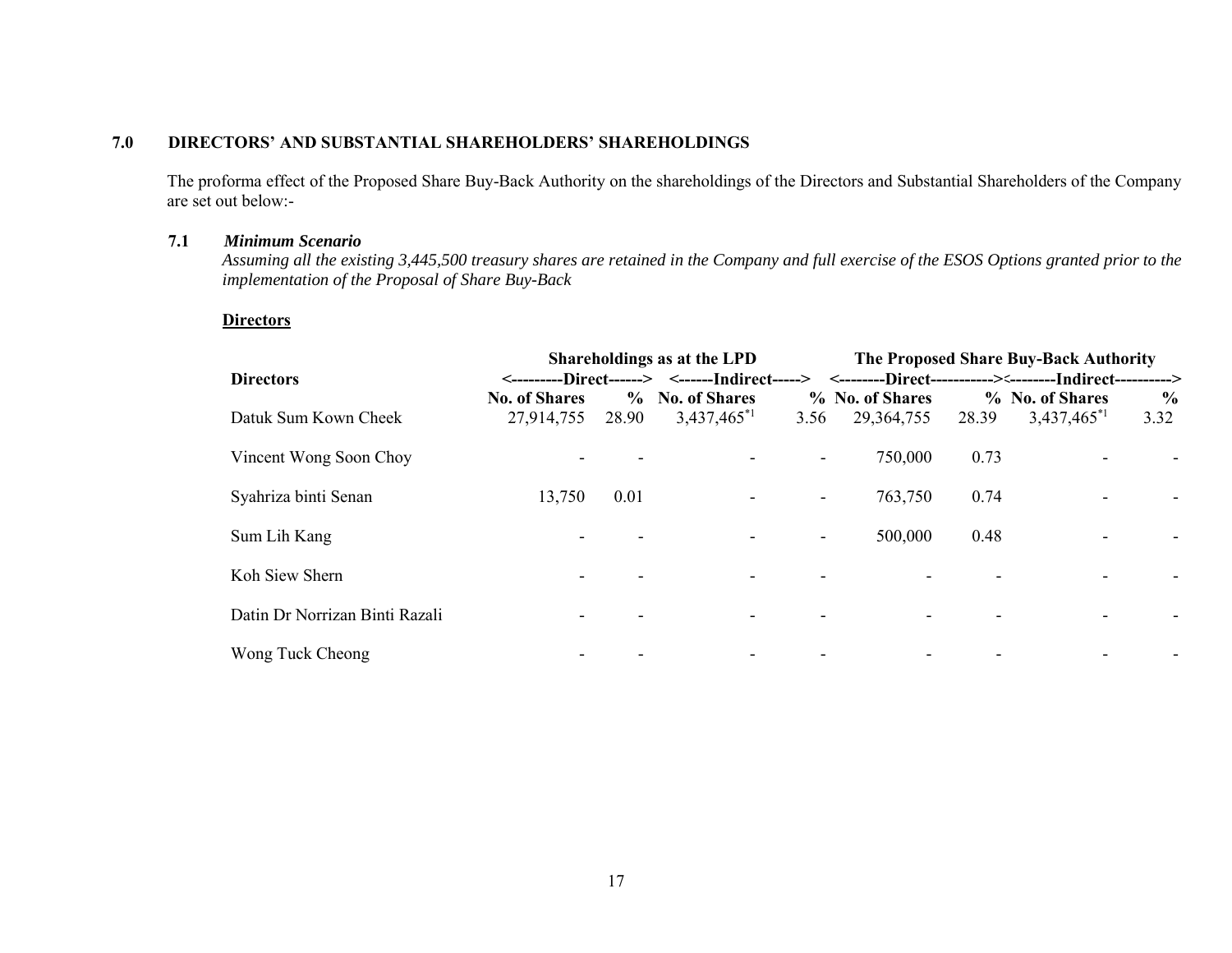### **Substantial shareholders**

|                                      |                      | Shareholdings as at the LPD |                  | The Proposed Share Buy-Back Authority |                 |                |                         |               |
|--------------------------------------|----------------------|-----------------------------|------------------|---------------------------------------|-----------------|----------------|-------------------------|---------------|
| <b>Substantial shareholders</b>      | <b>No. of Shares</b> |                             | % No. of Shares  |                                       | % No. of Shares |                | % No. of Shares         | $\frac{0}{0}$ |
| Datuk Sum Kown Cheek                 | 27,914,755           | 28.90                       | 3,437,465*1      | 3.56                                  | 29,364,755      | 28.39          | 3,437,465 <sup>*1</sup> | 3.32          |
| Datin Lai Swee Chiung                | 3,437,465            | 3.56                        | 27,914,755*1     | 28.90                                 | 3,437,465       | 3.32           | $29,364,755^{*1}$       | 28.39         |
| United Logistics Sdn Bhd             | 5,500,000            | 5.69                        |                  | $\overline{\phantom{a}}$              | 5,500,000       | 5.32           |                         |               |
| Datuk Sam Yuen @<br>Sam Chin Yan     |                      | $\blacksquare$              | $6,182,500^{*2}$ | 6.40                                  | 750,000         | 0.73           | $6,182,500^{*2}$        | 5.98          |
| Yeoman 3-Rights Value Asia<br>Fund   |                      | $\blacksquare$              | $7,000,000^{*3}$ | 7.25                                  |                 | $\blacksquare$ | $7,000,000^{*3}$        | 6.77          |
| Yeoman Capital Management Pte<br>Ltd | 224,750              | 0.23                        | 7,250,000*4      | 7.51                                  | 224,750         | 0.22           | 7,250,000*4             | 7.01          |
| Yeo Seng Chong                       | 625,000              | 0.65                        | 7,474,750*5      | 7.74                                  | 625,000         | 0.60           | 7,474,750*5             | 7.23          |
| Lim Mee Hwa                          |                      | $\overline{\phantom{a}}$    | 8,099,750*5      | 8.39                                  |                 | $\blacksquare$ | $8,099,750^{*5}$        | 7.83          |
| Notes:-                              |                      |                             |                  |                                       |                 |                |                         |               |

*\*1 Deemed interest by virtue of the interest of spouse* 

*\*2 Deemed interest pursuant to Section 8 of the Companies Act, 2016 and spouse.* 

*\*3 Deemed interest by virtue of its indirect interest in DB (Malaysia) Nominee (Asing) Sdn. Bhd.* 

*\*4 Deemed interest by virtue of its role as investment manager for its clients including Yeoman 3-Rights Value Asia Fund.* 

*\*5 Deemed interest by virtue of her/his indirect interest in Yeoman Capital Management Pte Ltd* 

*\*6 For illustration purposes only, assuming 1,450,000 ESOS Options and 750,000 ESOS Options are granted to Datuk Sum Kown Cheek and Datuk Sam Yuen @ Sam Chin Yan, respectively, as the allocation to an Eligible Person, who either singly or collectively, through persons connected to the Eligible Person, holds 20% or more of the total number of issued shares of PPG (excluding treasury shares), must not exceed 10% of the total number of ESOS Shares.* 

*\*6 Also assuming up to 10% of the total number issued shares is purchased from shareholders other than the substantial shareholders of Pelangi and all such shares purchased are cancelled*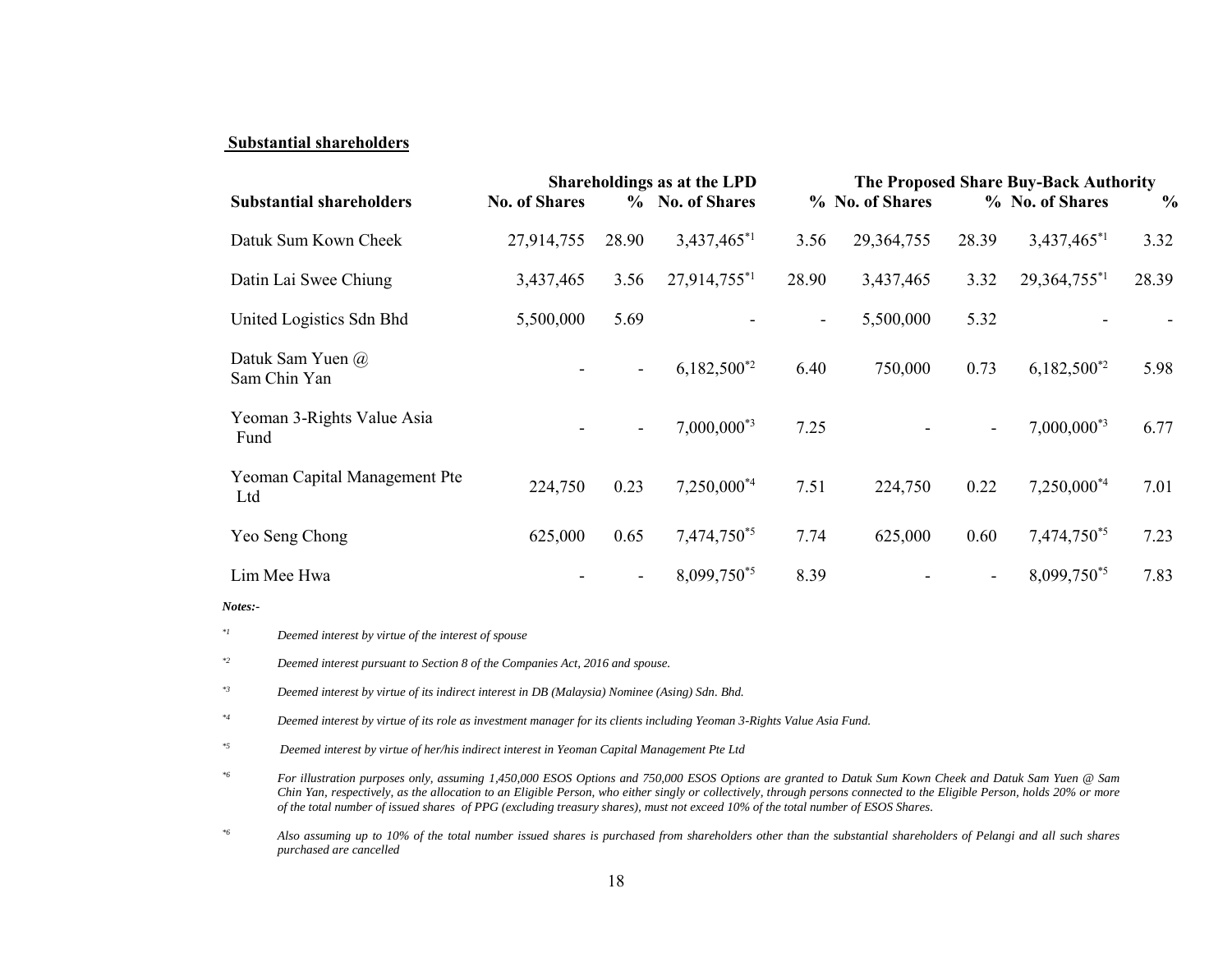# **7.2** *Maximum Scenario*

*Assuming all the existing 3,445,500 treasury shares are resold in the open market at their respective acquisition prices and full exercise of the ESOS Options granted prior to the implementation of the Proposal of Share Buy-Back* 

# **Directors**

| <b>Directors</b>               | Shareholdings as at the LPD |       |                  | The Proposed Share Buy-Back Authority<br><---------Direct---------><-------Indirect---------><---------Direct----------><-------Indirect---------> |            |       |                  |      |  |
|--------------------------------|-----------------------------|-------|------------------|----------------------------------------------------------------------------------------------------------------------------------------------------|------------|-------|------------------|------|--|
| Datuk Sum Kown Cheek           | 27,914,755                  | 28.90 | $3,437,465^{*1}$ | 3.56                                                                                                                                               | 29,414,755 | 28.41 | $3,437,465^{*1}$ | 3.32 |  |
| Vincent Wong Soon Choy         |                             |       |                  |                                                                                                                                                    | 750,000    | 0.72  |                  |      |  |
| Syahriza binti Senan           | 13,750                      | 0.01  |                  | $\overline{\phantom{a}}$                                                                                                                           | 763,750    | 0.74  |                  |      |  |
| Sum Lih Kang                   |                             |       |                  | $\overline{\phantom{a}}$                                                                                                                           | 500,000    | 0.48  |                  |      |  |
| Koh Siew Shern                 |                             |       |                  |                                                                                                                                                    |            |       |                  |      |  |
| Datin Dr Norrizan Binti Razali |                             |       |                  |                                                                                                                                                    |            |       |                  |      |  |
| Wong Tuck Cheong               |                             |       |                  |                                                                                                                                                    |            |       |                  |      |  |

# **Substantial shareholders**

|                                 | Shareholdings as at the LPD | The Proposed Share Buy-Back Authority |                          |                          |                 |       |                          |               |
|---------------------------------|-----------------------------|---------------------------------------|--------------------------|--------------------------|-----------------|-------|--------------------------|---------------|
| <b>Substantial shareholders</b> | <b>No. of Shares</b>        |                                       | % No. of Shares          |                          | % No. of Shares |       | % No. of Shares          | $\frac{6}{9}$ |
| Datuk Sum Kown Cheek            | 27,914,755 28.90            |                                       | $3,437,465^{*1}$         | 3.56                     | 29,414,755      | 28.41 | $3,437,465^{*1}$         | 3.32          |
| Datin Lai Swee Chiung           | 3,437,465                   |                                       | 3.56 $27,914,755^{*1}$   | 28.90                    | 3,437,465       | 3.32  | 29,414,755 <sup>*1</sup> | 28.41         |
| United Logistics Sdn Bhd        | 5,500,000                   | 5.69                                  | $\overline{\phantom{a}}$ | <b>Contract Contract</b> | 5,500,000       | 5.31  | $\overline{\phantom{0}}$ | ۰.            |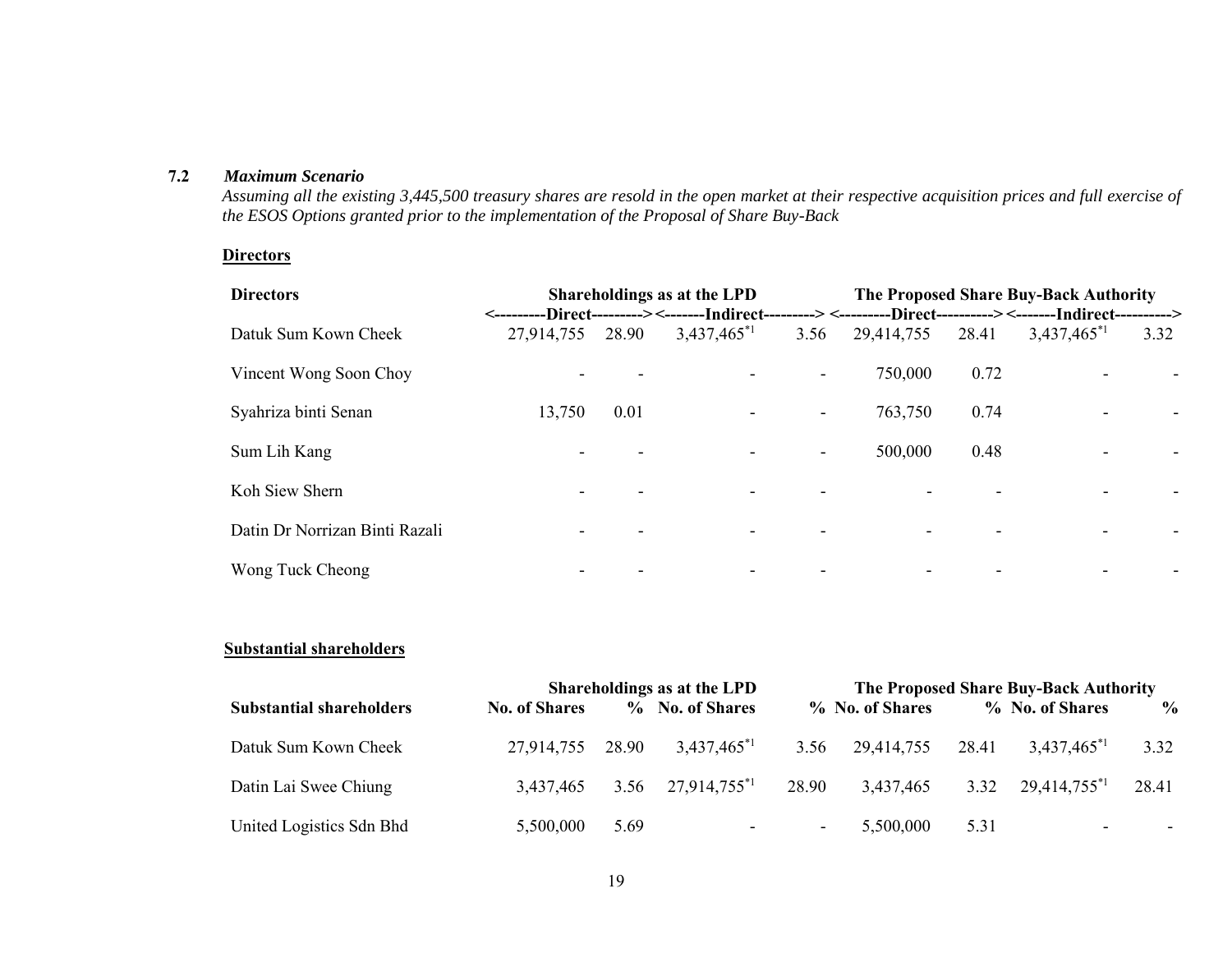|                                      | Shareholdings as at the LPD |                          |                  | The Proposed Share Buy-Back Authority |                 |                          |                  |               |
|--------------------------------------|-----------------------------|--------------------------|------------------|---------------------------------------|-----------------|--------------------------|------------------|---------------|
| <b>Substantial shareholders</b>      | <b>No. of Shares</b>        |                          | % No. of Shares  |                                       | % No. of Shares |                          | % No. of Shares  | $\frac{0}{0}$ |
| Datuk Sam Yuen @<br>Sam Chin Yan     |                             | $\overline{\phantom{a}}$ | $6,182,500^{*2}$ | 6.40                                  | 750,000         | 0.72                     | $6,182,500^{*2}$ | 5.97          |
| Yeoman 3-Rights Value Asia<br>Fund   |                             | $\blacksquare$           | $7,000,000^{*3}$ | 7.25                                  |                 | $\overline{\phantom{0}}$ | $7,000,000^{*3}$ | 6.76          |
| Yeoman Capital Management Pte<br>Ltd | 224,750                     | 0.23                     | $7,250,000^{*4}$ | 7.51                                  | 224,750         | 0.22                     | $7,250,000^{*4}$ | 7.00          |
| Yeo Seng Chong                       | 625,000                     | 0.65                     | 7,474,750*5      | 7.74                                  | 625,000         | 0.60                     | 7,474,750*5      | 7.22          |
| Lim Mee Hwa                          |                             | $\overline{\phantom{a}}$ | 8,099,750*5      | 8.39                                  |                 | $\overline{\phantom{0}}$ | $8,099,750^{*5}$ | 7.82          |

*Notes:-* 

*\*2 Deemed interest pursuant to Section 8 of the Companies Act, 2016 and spouse.* 

*\*3 Deemed interest by virtue of its indirect interest in DB (Malaysia) Nominee (Asing) Sdn Bhd* 

- *\*4 Deemed interest by virtue of its role as investment manager for its clients including Yeoman 3-Rights Value Asia Fund.*
- *\*5 Deemed interest by virtue of her/his indirect interest in Yeoman Capital Management Pte Ltd*

*\*6 Assuming all the existing 3,445,500 treasury shares are resold in the open market at their respective acquisition prices prior to the implementation of the Proposals* 

*\*7 For illustration purposes only, assuming 1,500,000 ESOS Options and 750,000 ESOS Options are granted to Datuk Sum Kown Cheek and Datuk Sam Yuen @ Sam Chin Yan, respectively, as the allocation to an Eligible Person, who either singly or collectively, through persons connected to the Eligible Person, holds 20% or more of the total number of issued shares of PPG (excluding treasury shares), must not exceed 10% of the total number of ESOS Shares* 

*\*7 Assuming up to 10% of the total number of issued shares is purchased from shareholders other than the substantial shareholders of Pelangi and all such shares purchased are cancelled* 

*<sup>\*1</sup> Deemed interest by virtue of the interest of spouse*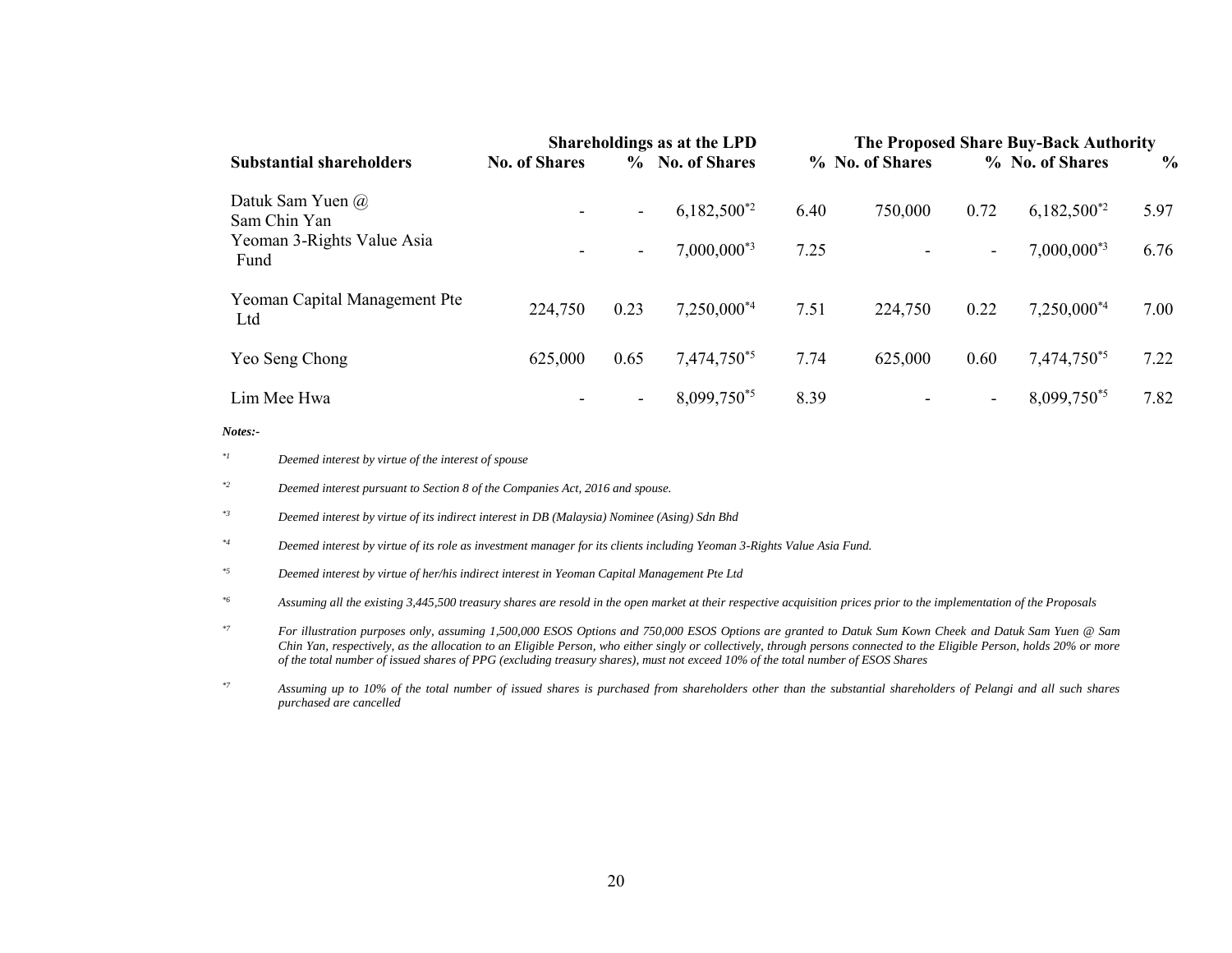## **8.0 PUBLIC SHAREHOLDING SPREAD**

The public shareholding spread of the Company as at 24 December 2019 is approximately 52.90% held by 1,423 public shareholders, each holding not less than 100 shares each. In implementing the Proposed Share Buy-Back Authority, the Company will ensure that the minimum public shareholding spread of 25% is complied with.

## **9.0 DIRECTORS' AND SUBSTANTIAL SHAREHOLDERS' INTERESTS**

Save for the inadvertent increase in the percentage shareholdings and/or voting rights of the shareholders of the Company as a consequence of the Proposed Share Buy-Back Authority as set out in Section 5 above, none of the Directors, substantial shareholders of PPG and/or persons connected to them has any interest, direct or indirect, in the Proposed Share Buy-Back Authority or resale of the Treasury Shares, if any in the future.

### **10.0 DIRECTORS' RECOMMENDATION**

The Board, having considered all aspects of the Proposed Share Buy-Back Authority is of the opinion that the Proposed Share Buy-Back Authority is in the best interest of the Company. Accordingly, the Board recommends that you vote in favour of the ordinary resolution pertaining to the Proposed Renewal of Existing Share Buy-Back Authority to be tabled at the forthcoming AGM.

## **11.0 FURTHER INFORMATION**

.

Shareholders are advised to refer to Notes  $27 - page 156$  of the Audited Financial Statements for the financial year ended 30 September 2019 in the Annual Report 2019 for additional information on the purchases made by the Company of its own shares in the last financial year.